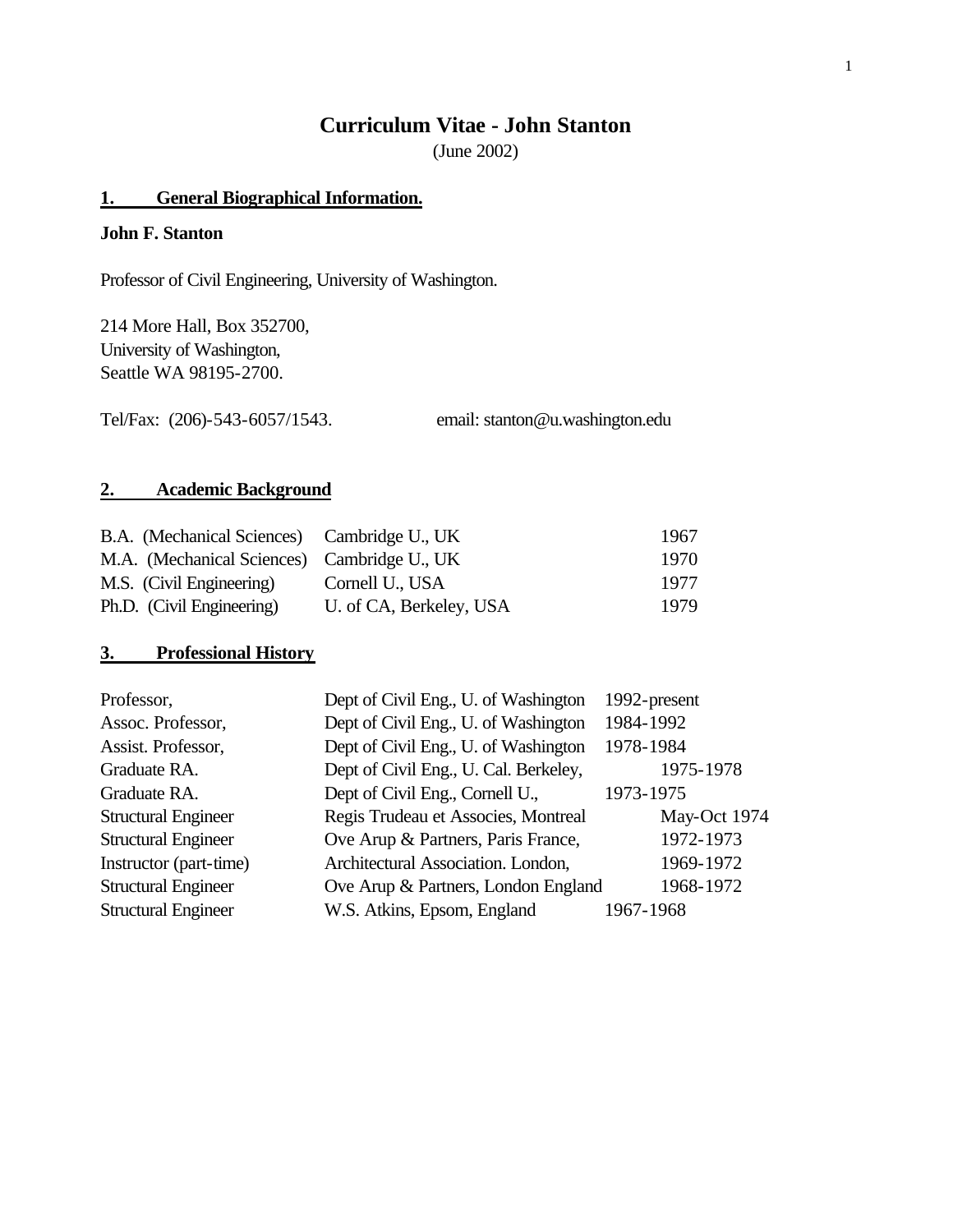#### **4.1. Refereed Journal Publications**

- Stanton, J. F. and McNiven, H. D., (1980) "Towards an Optimum Model for Reinforced Concrete," *Earthquake Engineering and Structural Dynamics.* Vol. II, pp. 299-312.
- Stanton, J. F., "Point Loads on Precast Concrete Floors," (1983) *ASCE, Jo. Str. Eng.* Vol. 109 No. 11, Nov., pp. 2619-2637.
- Roeder, C. W. and Stanton, J. F., (1983). "Elastomeric Bearings: A State of the Art," *ASCE Jo. Str. Eng.* Vol. 109 No. 12, Dec., pp. 2853-2871.
- Stanton, J. F. and Roeder, C.W., (1983) "Elastomeric Bridge Bearing Specifications: A Review of the Present of Proposals for the Future," *ACI Proc.* Vol. 80 No. 6, Nov.-Dec., pp. 514-525.
- Banerjee, S., Stanton, J. F., and Hawkins, N. M., (1987) "Seismic Performance of Precast Prestressed Concrete Piles," *ASCE Jo. Str. Eng.* Vol. 113 No. 2, Feb., pp. 381-396.
- Stanton, J. F., (1987) "Proposed Design Rules for Load Distribution in Hollow-Core Decks," *ACI Str. Jo.*, Vol. 85, No. 5, Sept-Oct., pp. 371-382.
- Dolan, C. W., Stanton, J. F., and Anderson, R. G., (1987) "Moments Resistant Connections and Simple Connections: A Summary of PCISFRAD Projects 1 and 4," *PCI Jo.,* Vol. 32 No. 2, March/April, pp. 62-74.
- Stanton, J. F., (1987) "Connections in Precast Concrete Structures," *Concrete International, Design and Construction,* Vol. 9, No. 11, Nov., pp. 49-53.
- Roeder, C. W., Stanton, J. F., and Taylor, A. W., (1990). "Fatigue of Steel Reinforced Elastomeric Bearings," *ASCE, Jo. Str. Div.,* 116(2), Feb., pp 407-426.
- Stanton, J. F., Scroggins, G., Taylor, A. W. and Roeder, C. W. (1990). "Stability of Elastomeric Bearings." *ASCE Jo. Eng. Mech.,* 116(6), June, pp. 1351-1371.
- Roeder, C. W., Stanton, J.F., and Feller, T., (1990). "Low Temperature Performance of Elastomers," *ASCE, Jo. Cold Regions Eng.* 4(3), Sept. 1990 pp. 113-132.
- Stanton, J.F., and Roeder, C.W., (1991). "Advantages and Limitations of Seismic Isolation". EERI *Spectra,* Vol. 7, No. 2, May, pp. 301-309.
- Roeder, C.W. and Stanton, J.F., (1991). "State of the Art Elastomeric Bridge Bearing Design," *ACI Str. Jo.,* 88(1), Jan-Feb., pp. 31-41.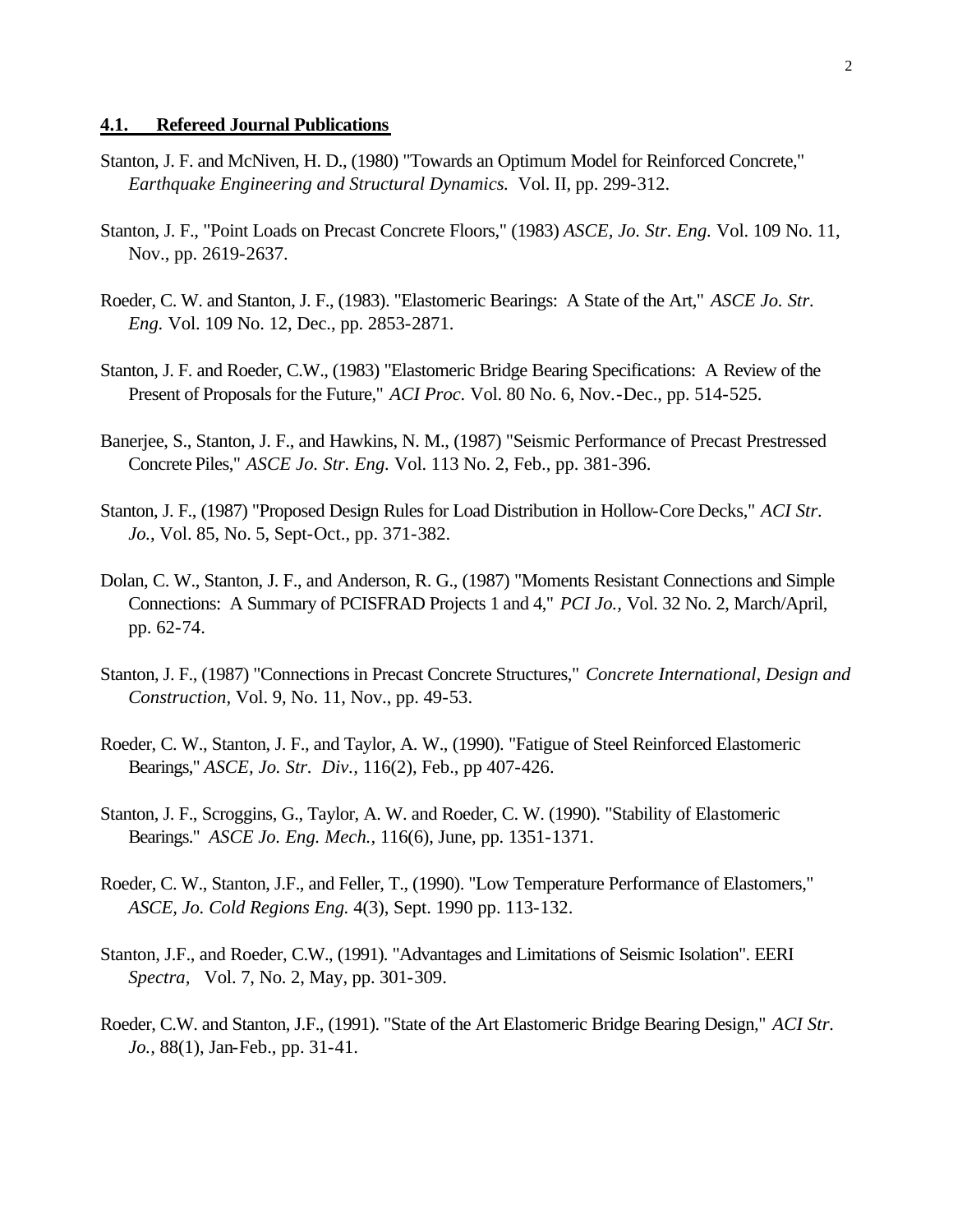- Roeder, C.W. and Stanton, J.F., (1991). "Design of Laminated Elastomeric Bridge Bearings". *TRB Research Record*, No 1290, (Papers presented at the 3rd Bridge Engineering Conference, Denver, March, Washington DC, vol. 1. pp. 199-206.
- Stanton, J.F., Hicks, T.R. and Hawkins, N.M., (1991). "PRESSS Project 1.3 Connection Classification and Evaluation". *PCI Jo.,* 36(5), Sept.-Oct., pp. 62-71.
- Stanton, J.F. and Roeder, C.W. "Elastomeric Bearings: an Overview" (1992). ACI, *Concrete International, Design and Construction,* 14(1), Jan., pp. 41-46.
- Stanton, J.F., (1992). "Response of Hollow-Core Slab Floors to Concentrated Loads". *PCI Jo*, 37(4), July-Aug., pp. 98-113.
- Stone, W.C., Cheok, G.S., and Stanton, J.F. (1995), "Beam-Column Connections Subjected to Cyclic Loads". *ACI Str. Jo.,* Vol. 92(2), March-April, pp. 229-249.
- Roeder, C.W., Stanton, J.F. and Campbell, T.I. (1996). "Rotation of High Load Multi-Rotational Bridge Bearings". *ASCE Jo. Str. Eng.,* 121(4), April.
- Trochalakis, P., Eberhard, M.O. and Stanton. J.F., (1997). "Design of Seismic Restrainers for In-Span Hinges". ASCE Jo. Str. Eng., 123(4) Apr. 469-478.
- Stanton, J.F., Stone, W.C. and Cheok, G.S. (1997). "A Hybrid Reinforced Precast Frame for Seismic Regions". *PCI Jo*. 42(4), March-April, 20-33.
- Swett, G.D., Stanton, J.F. and Dunston, P.S. (1999). "Methods for Controlling Stresses and Distortions in Stage-Constructed Steel Bridges". *Transportation Research Record*, Feb.
- Nakaki, S.D., Stanton, J.F. and Sritharan, S, (1999). "An Overview of the PRESSS Five Story Precast Test Building". *PCI Jo*.44(2), March-April, 26-39.
- Stanton, J.F. Eberhard, M.O. and Barr, P, (1999). "Measurements of High Strength HPC Bridge Girder Behavior". *High Performance Concrete: Research to Practice, ACI SP 189*, ACI SP-189. pp. 71-92.
- Wood, S.L. Stanton. J.F. and Hawkins. N.M. (2000). "Development of new Seismic Design Provisions for Diaphragms Based on the Observed Behavior of Precast Concrete Parking Garages During the 1994 Northridge Earthquake". *PCI Jo.* June-July.
- Barr, P.J., Eberhard, M.O. and Stanton, J.F. (2000). "Live Load Distribution Factors in Prestressed Concrete Girder Bridges". Accepted by *ASCE Jo. Bridge Eng.*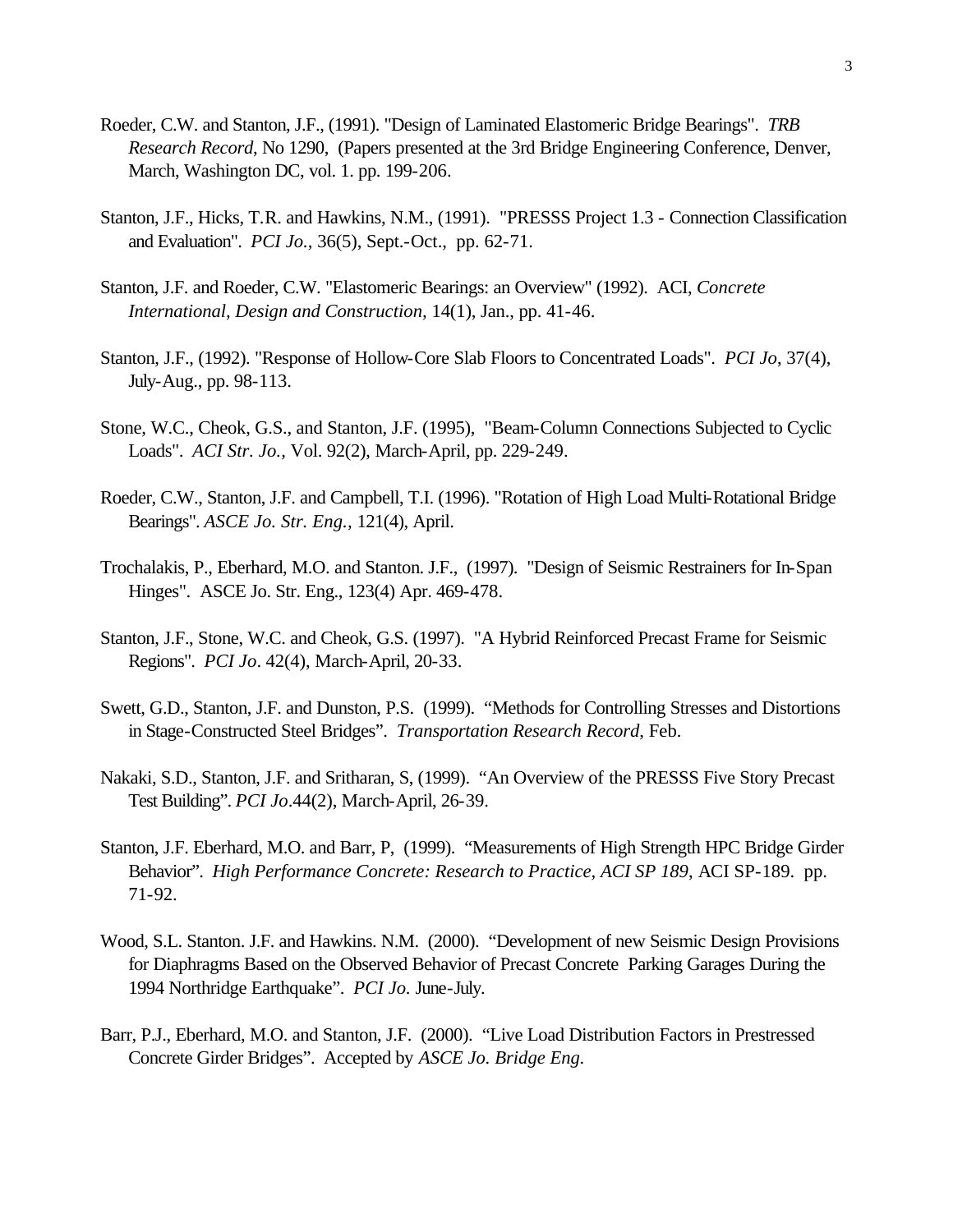- Raynor, D.J., Lehman, D.L. and Stanton, J.F. (2002). "Bond-Slip Response of Reinforcing Bars Grouted in Ducts". To appear in *ACI Structural Journal. Sept 2002*
- Walker, S.G., Yeargin. C.M., Lehman, D.E. and Stanton, J.F. (2002). "Seismic performance of Reinforced Concrete Beam-Column Joints without Joint Reinforcement". Accepted by ACI Structural Journal, 2002.
- Stanton, J.F., Eberhard, M.O. and Barr, P.B. (2002). "A Weighted Stretched Wire System for Monitoring Deflections". Submitted (21 Dec 2001) to Engineering Structures.

### **4.2 Non-Refereed Journal Articles.**

Eberhard, M.O. and Stanton, J.F. (1997) "Proportioning Abutment Seats to Prevent Span Unseating". Earthquake Engineering Research Center News, 18(4), Oct., UC Berkeley, pp. 7-9.

### **5. Fully-Refereed Conference Proceedings**

- Gergely, P., Stanton, J. F., and White, R. N., (1975). "Behavior of Cracked Concrete Nuclear Containment Vessels during Earthquakes," *U.S. National Conference on Earthquake Engineering*, Ann Arbor, MI, pp. 512-518.
- McNiven, H. D. and Stanton, J. F., (1978). "A Model for Predicting the Non-linear Flexural Response of Reinforced Concrete Members to Seismic Forces," *Proceedings of the Sixth European Conference on Earthquake Engineering*, paper 2-37, vol. 2, pp. 271-280, Dubrovnic, Yugoslavia, Sept. 18-22.
- Stanton, J. F., (1980). "Identification of Parameters in an Analytical Model for Reinforced Concrete Subject to Cyclic Loads," *Seventh World Conference on Earthquake Engineering,* vol. 6, pp. 25- 32, Istanbul.
- Roeder, C. W., Stanton, J. F., and Hawkins, N., (1980). "Seismic Considerations for the Rehabilitation of the Olympic Hotel, Seattle, WA, ", *Building Rehabilitation Research and Technology for the 1980's*, NCSBCS, Kendall/Hunt Publishing Co., Dubuque, IA.
- Roeder, C.W. and Stanton, J.F., (1981). "Elastomeric Bearings: Problems in Current United States Practice," *Joint Sealing and Bearing Systems for Structures, ACI SP-94* , vol.1, pp. 279-296.
- Stanton, J. F., Pizzano, B. A. and Apolis, J. S., (1984). "Lateral Load Tests on Prestressed Concrete Piles," *Eighth World Conference on Earthquake Engineering*, San Francisco, Vol. VI, pp. 749- 756.
- Roeder, C. W., Stanton, J. F., and Taylor, A. W., (1986). "Failure Modes of Elastomeric Bearings and the Influence of Manufacturing Methods," *ACI SP-94*, Vol. 1, pp. 279-296, Sept.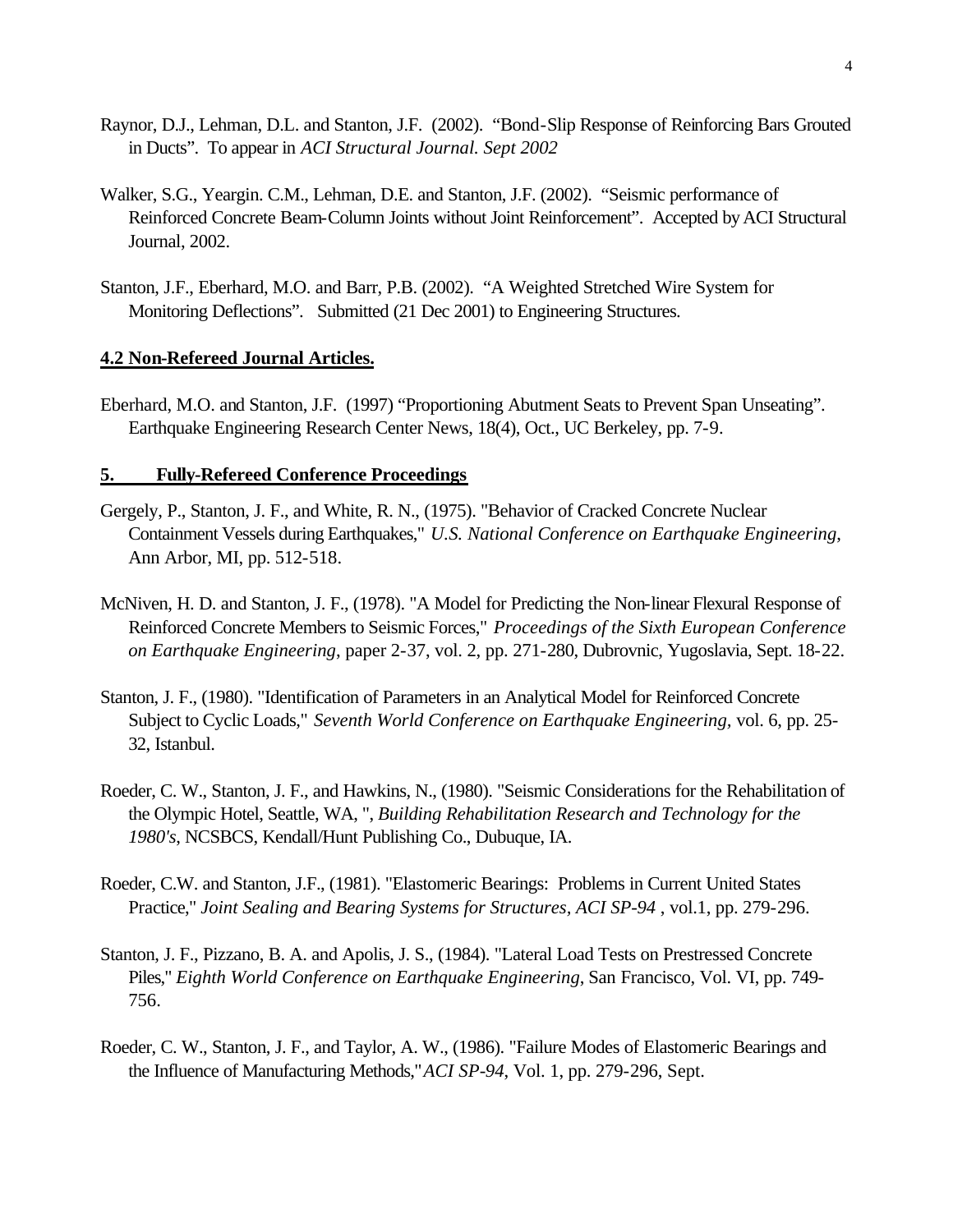- Stanton, J. F., (1986) "Design Considerations for Prestressed Concrete Piles" . *US-Japan Preseminar Specialty Conference on Precast Concrete Construction in Seismic Zones*, Tokyo, Oct. 27-28.
- Roeder, C.W. and Stanton, J.F. and Campbell, T.I., (1991). "Behavior of High Load Multirotational Bearings". ACI, Third World Congress on Joint Sealing and Bearings, Toronto, Oct.
- Stanton, J.F., Purkiss, C., and Roeder, C.W. (1991)."Development of Bridge Bearing Provisions for Recommended AASHTO LRFD Bridge Specifications". ACI, Third World Congress on Joint Sealing and Bearings, Toronto, Oct.
- Campbell. T.I., Pucchio, J.B., Roeder, C.W. and Stanton. J.F., (1991). "Frictional Characteristics of PTFE Slide Surfaces used in Bridge Bearings". ACI, Third World Congress on Joint Sealing and Bearings, Toronto, Oct.
- Stanton, J.F., Hawkins, N.M., and Eberhard, M.O., (1992). "Seismic Connections for Precast Concrete Structures". 10 WCEE, Madrid, Spain, July, pp. 4403-4408.
- Stanton, J.F. "Hybrid Moment Resisting Precast Beam-Column Connections". (1996). *Worldwide Advances in Structural Concrete and Masonry*, (A.E. Schultz and S.L. McCabe eds.), Proceedings of the CCMS Symposium held with Structures Congress XIV, Chicago Ill, 15-18 April, pp. 266-277
- Stanton, J.F. ( 1996) "Hybrid Moment Resisting Precast Beam-Column Connections". *Worldwide Advance in Structural Concrete and Masonry*, (A.E. Schultz and S.L. McCabe eds.), Proceedings of the CCMS Symposium held in Conjunction with Structures Congress XIV, Chicago Ill, 15-18 April, pp. 266-277.
- Wood, Stanton, J.F. and Hawkins, N.M. (1996). "Response of Precast Concrete Parking Garages to the 1994 Northridge Earthquake". 11th WCEE, Acapulco, Mexico, July. (Proceedings on CD ROM only).
- MacRae, G.A., Stanton. J.F., Nosho, K.J and Myojo, T. (1997). "Carbon Fiber Retrofit of Rectangular RC Gravity Columns in Seismic Regions". Third International Symposium on Non-Metalliic (FRP) Reinforcement for Concrete Structures, Sapporo, Japan, 14-16 Oct.
- Stanton, J.F., Eberhard, M.O., Barr, P. and Fekete, E.A (1997). "Evaluation of Long Term behavior of High Performance Prestressed Concrete Girders". Proceedings, PCI/FHWA International Symposium on High Performance Concrete, New Orleans, LA, Oct, 11 pp.
- Bjornsson, S., Stanton. J.F., and Eberhard, M.O. (1998). "Seismic Response of Skew Bridges". 6th US National Conference on Earthquake Engineering, Seattle, WA, 31 May - 3 June.
- Hudgings, T., Eberhard, M.O. , and Stanton. J.F. (1998). "Design of Seismic Restrainers for In-Span Hinges.". 6th US National Conference on Earthquake Engineering, Seattle, WA, 31 May - 3 June.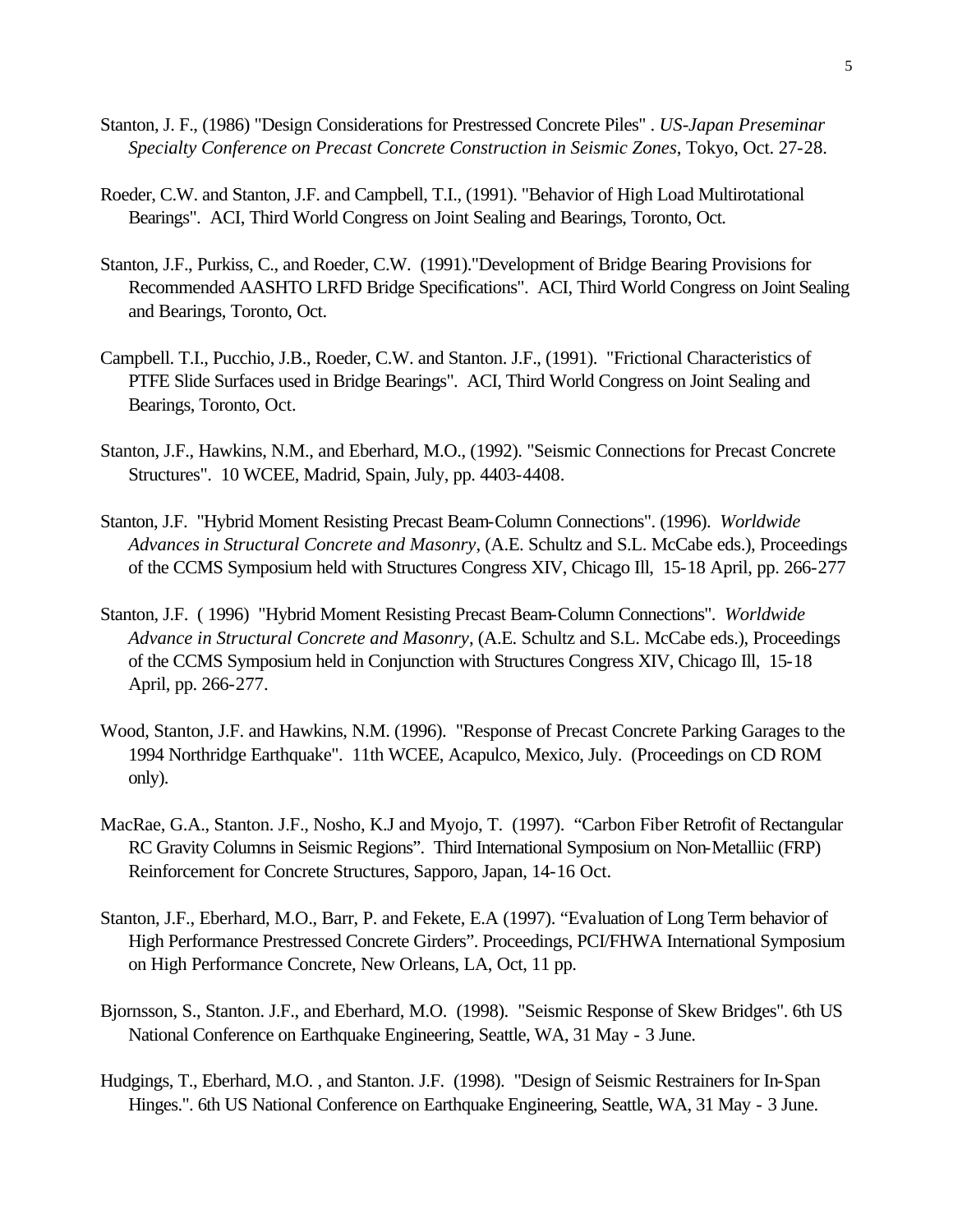- Nosho, K.J., MacRae, G.A. and Stanton. J.F. (1998). "Performance of Reinforced Concrete Columns Retrofitted with Carbon Fiber Reinforcement". 6th US National Conference on Earthquake Engineering, Seattle, WA, 31 May - 3 June.
- Stanton. J.F., Owen. L.O. and MacRae, G.A. (1998). "Stress-Strain Properties of Fiber-confined Concrete". 6th US National Conference on Earthquake Engineering, Seattle, WA, 31 May - 3 June.
- Stanton, J.F. (1998). "The 1997 AASHTO Seismic Isolation Design Specification". US-Italy Workshop on Seismic Protective Systems for Bridges". Columbia University, New York.
- MacRae, G.A., Stanton, J.F. and Kim, J. (1999). "Design Issues for FRP Jacketed Concrete Columns". ASCE Specialty Materials Conference, Cincinnati, May.
- Stanton, J.F, Collins, R.I., Galusha, J., and Nakaki, S.D. "Design of the Five Story PRESSS Building". 12<sup>th</sup> World Conference on Earthquake Engineering, Auckland, New Zealand, Jan-Feb 2000.
- Lehman, D.E., Stanton, J,F., Walker, S.G., and Yeargin, C.M. (2002). "Performance based Seismci Evaluation of Existing Joints". Session 12, ST-4b, EERI, 7NCEE, Boston, 21-25 July.
- Kim, J., Stanton, J,F., and MacRae, G.A.(2002). "Effects of Beam Growth on the Behavior of Reinforced Concrete Frames". Session 18, ST-5c. EERI, 7NCEE, Boston, 21-25 July.
- Stanton, J,F., and Galusha, J.G.(2002). "Precast Concrete Walls Designed for Seismic Resistance". Session 31, ST-8f. EERI, 7NCEE, Boston, 21-25 July.

### **6. Abstract and Non-Refereed Conference Proceedings and Other Non-Journal Articles**

- Hawkins, N. M. and Stanton, J. F., (1981). "Building Rehabilitation Strategies in Seattle, WA," *U.S.- P.R.C. Workshop on Building Rehabilitation*, Beijing, PRC, Nov. 1-7.
- Tao, X., Stanton, J. F., and Hawkins, N. M., (1983). "Prediction of the Response of Prestressed Concrete Piles to Seismic Loading," *U.S.-Bulgaria Joint Workshop on Earthquake Engineering,* Sophia, Oct.
- Stanton, J. F., (1986). "Behavior of Hollow-Core Concrete Floors Subjected to Concentrated Loads," *US-Japan Seminar on Precast Concrete Construction in Seismic Zones, Tokyo*, Sept-Oct.
- Roeder, C.W. and Stanton, J.F. and Campbell, T.I. (1992). "Low Temperature Behavior of Bridge Bearings". 8th US Japan Bridge Engineering Workshop, Chicago, 11-12 May.
- Hawkins, N.M, Wood, S.L. and Stanton, J.F. (1995). "Performance of Parking Garages in the 1994 Northridge Earthquake". ASCE Structures Congress XIII, Boston, MA, 2-5 April.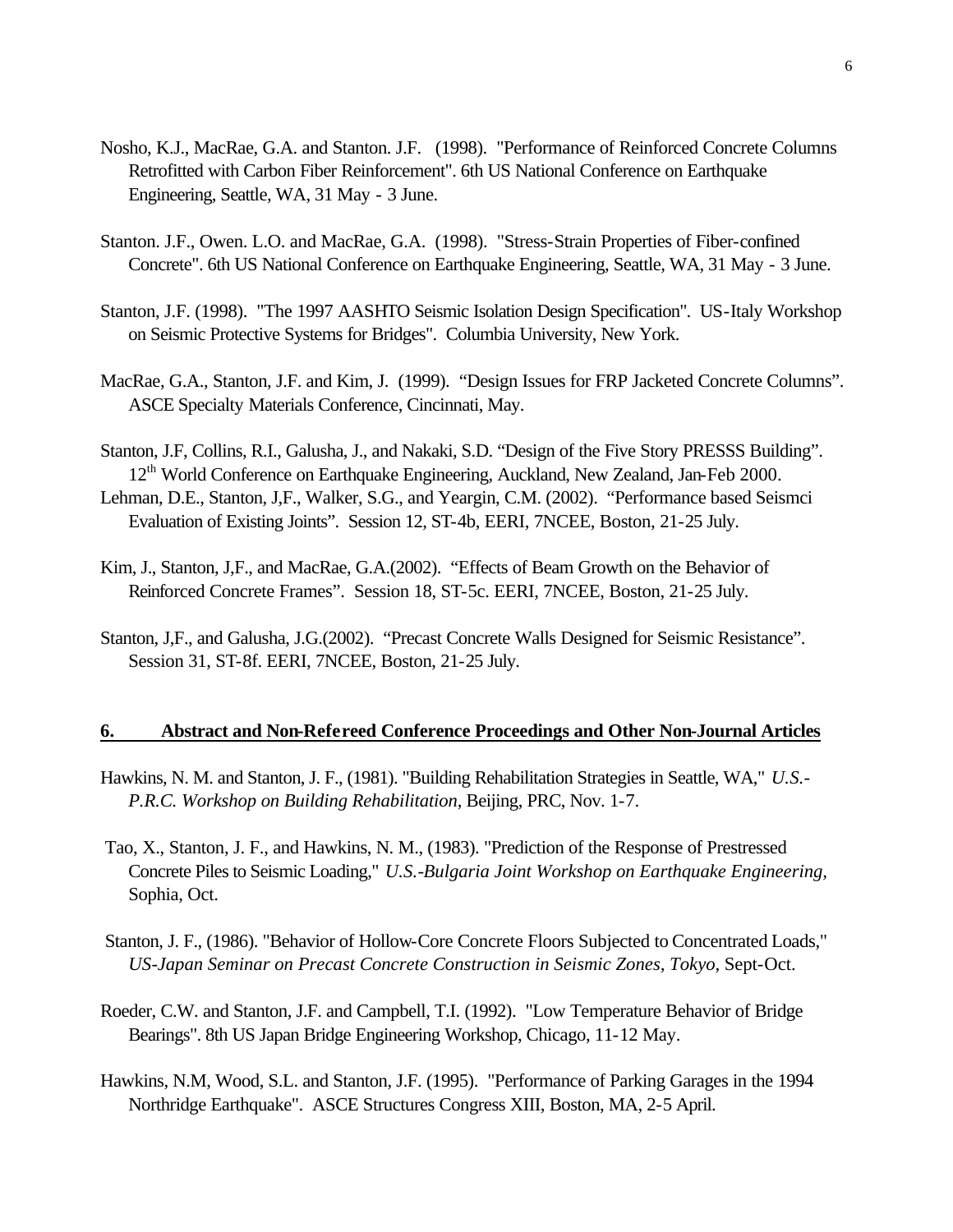- Wood. S.L., Stanton., J.F. and Hawkins, N.M. (1995). "Evaluation of Two Parking Garages Damaged During the 1994 Northridge Earthquake". NSF Natural Hazards Grantees Workshop, Lake Tahoe, Nevada, 25 April.
- Stanton, J.F. (1996). "The 1997 AASHTO Seismic Isolation Guide Specification". Fourth World Congress on Joints and Bearings, Sacramento, Sept.
- Eberhard, M.O., Stanton, J.F., and Trochalakis, P. (1996). "Design of Seismic Restrainers". Proc. 4<sup>th</sup> Workshop on Bridge Research in Progress, Buffalo, NY, June, pp 281-286.

### **7. Books and Committee Reports**

- Roeder, C.W. and Stanton, J.F. (1997). "Steel Bridge Bearing Selection and Design Guide". National Steel Bridge Alliance, Highway Structures Design Handbook, Vol. II, Ch 4, AISI, Washington DC.
- ACI Innovation Task Group ITG1. "Acceptance Criteria for Moment Frames Based on Structural Testing".

ACI Committee 550. "Design Recommendations for Precast Concrete Structures".

#### **8. Editing and Other Scholarly Papers.**

None

#### **9. Sponsored Research.** (Funded, unless noted otherwise).

- 1978-79. "Prestressed Concrete Floors with Drop Panels." Graduate School Research Fund. \$5,000. P.I.
- 1980-82 "Strategies for Restoring Older Buildings in Seismic Regions." NSF, \$78,000. Joint P.I. with N. M. Hawkins and F. Nyberg

1981-81 "Workshop on Seismic Retrofitting of Buildings in the Puget Sound Area." NSF. \$36,000. Joint P.I. with N. M. Hawkins and P. Burke

- 1981-82 "Elastomeric Bearings: Design Construction and Materials," Phase I. NCHRP. \$75,000. Joint P.I. with C. W. Roeder
- 1981-82 "Performance of Prestressed Concrete Piles in Earthquake Regions." NSF. \$75,000. P.I.
- 1983-86 "Elastomeric Bearings: Design construction and Materials," Phase II. NCHRP \$150,000. Joint P.I. with C. W. Roeder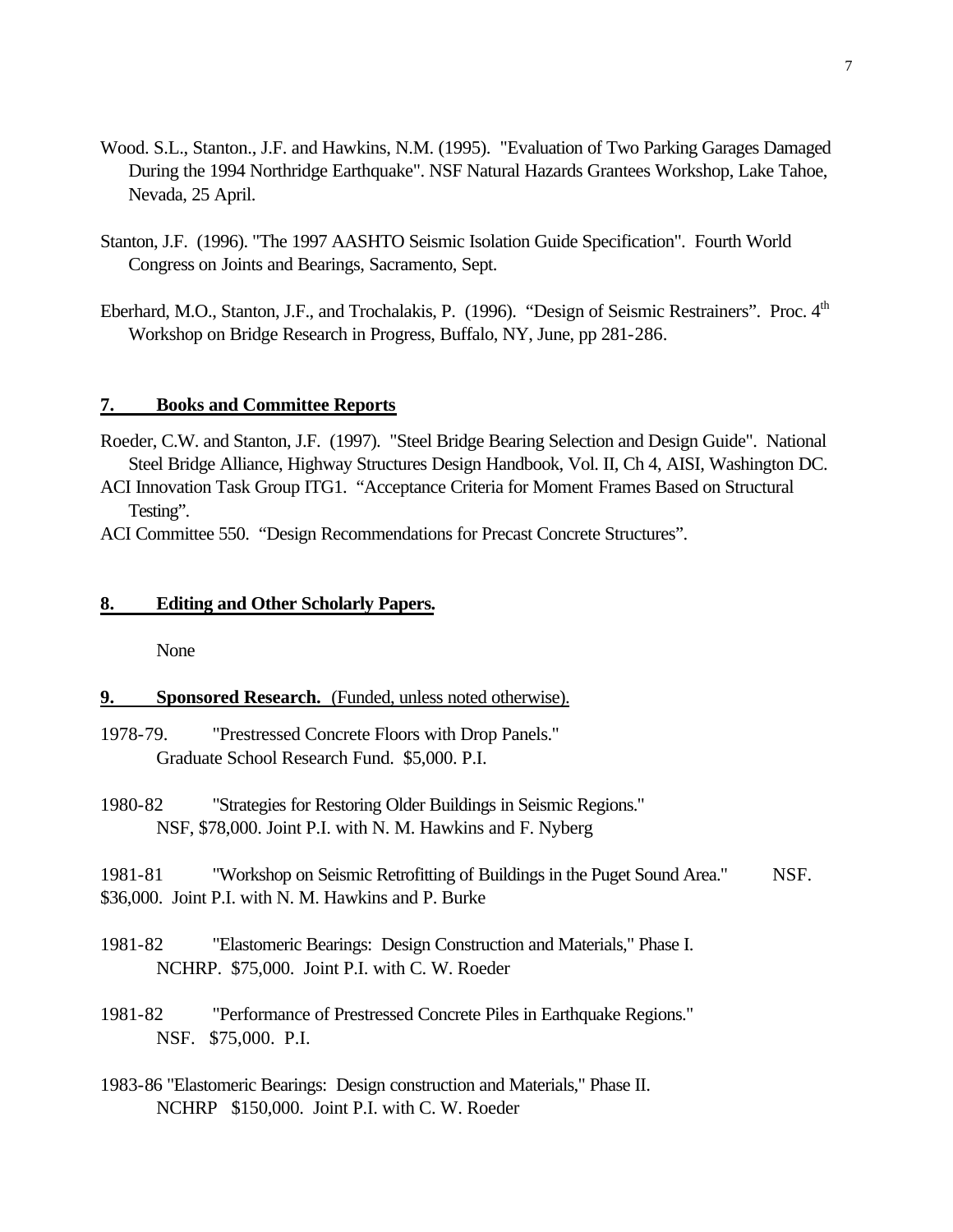- 1983-85 "Design of Multibeam Precast Bridge Superstructures." NCHRP \$150,000. Joint P.I. with A. H. Mattock
- 1983-83 "Lateral Distribution of Loads on Precast Concrete Decks." PCI. \$30,000. P.I.
- 1983-84 "Testing of Full Sized R/C Beam Column Joint." Baugh Construction \$30,000. Joint P.I. with N. M. Hawkins
- 1984-85 "Shaking Table Tests on Piles." WSDOT/TRAC \$45,000. P.I.
- 1985-87 "Evaluation of Seismic Base Isolation Systems." NSF. \$114,000. Joint P.I. with C. W. Roeder
- 1986-89 "Elastomeric Bearings, Phase III." NCHRP. \$150,000. Joint P.I. with C. W. Roeder.
- 1989 Constructible Details for Concrete Columns". Baugh Construction. \$5000. PI.
- 1989-92 High Load Multirotational Bearings." NCHRP \$250,000 Joint PI with C. W. Roeder
- 1989-92 "Precast Seismic Structural Systems". NSF \$146,000 Joint PI with N. M. Hawkins
- 1990-91 "Stability of Elastomeric Isolation Systems." NCEER, \$40,000, PI.
- 1993-94 "Development of an LRFD Specification for Bridge Bearings" NCHRP 12-23 \$15,000 Joint PI with C. W. Roeder
- 1991-92 "Equipment for Dynamic Experiments". NSF \$155,000 (total) PI. With other SAGEM faculty.
- 1992-94 "Analytical Modeling of ductile Beam-Column Connections". NSF \$15,000. PI.
- 1991-92 "Lateral torsional Buckling of Long Prestressed Concrete Girders". PCI. \$8,000 (Research Fellowship) PI.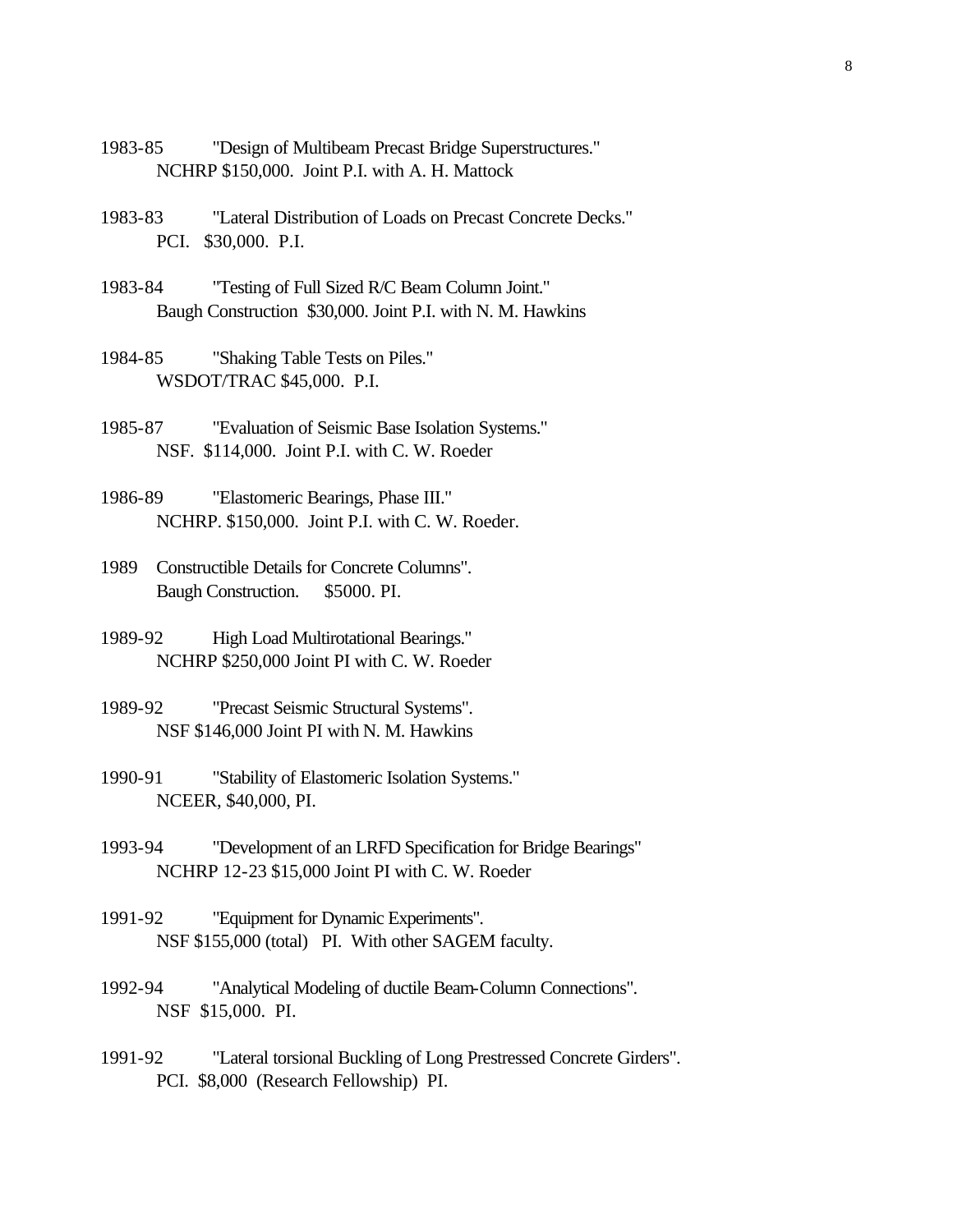- 1992-3"Shear Performance of Fiber Reinforced Concrete Decks". W.R. Grace Co. \$12,000. PI.
- 1993. "Development of ASD Design Specifications for Bridge Bearings". NCHRP 10-20A extension. \$15,000 PI with CW Roeder.
- 1993 "Review of AASHTO Bridge Bearing Specifications". AISI 1993. \$10,000. PI with C.W. Roeder.
- 1994 "Seismically Instrumented Buildings." City of Tacoma, 1994. \$20,000, PI.
- 1994-95 "Study of Damage to Parking Garages in LA" NSF/PCI/PCA. \$60,000. PI with Hawkins, Wood.
- 1994 "Ductility of Gravity Columns" NSF. 1994 \$65,000. PI
- 1994-95 "Seismic Bridge Restrainers" WSDOT. \$60,000. Co- PI with Eberhard.
- 1995-6"Constructibility Review Process". WSDOT, \$60,000. Co- PI with McManus, Turkiyyah.
- 1995-6"Long Term Behavior of a High-Performance Concrete Bridge". WSDOT/FHWA , \$235,000. Co- PI with Eberhard.
- 1996 "Retrofit of Poorly Confined Concrete Columns using Carbon Fiber". Tonen Corp. \$78,000, Co-PI with MacRae.
- 1996. "Shear Strength of RC Beams Reinforced with Carbon Fiber". Tonen Corp. \$5,000, Co-PI with MacRae.
- 1997-00 "Instrumentation for Structural and Geotechnical Experiments". NSF. \$906,000. PI, with other SGEM faculty.
- 1997-00 "PRESSS Phase III Design Studies." NSF. \$95,000. PI.
- 1997-00 "Shear Strength of Short, Fiber-wrapped Concrete Columns". NSF. \$298,000. PI. (Denied).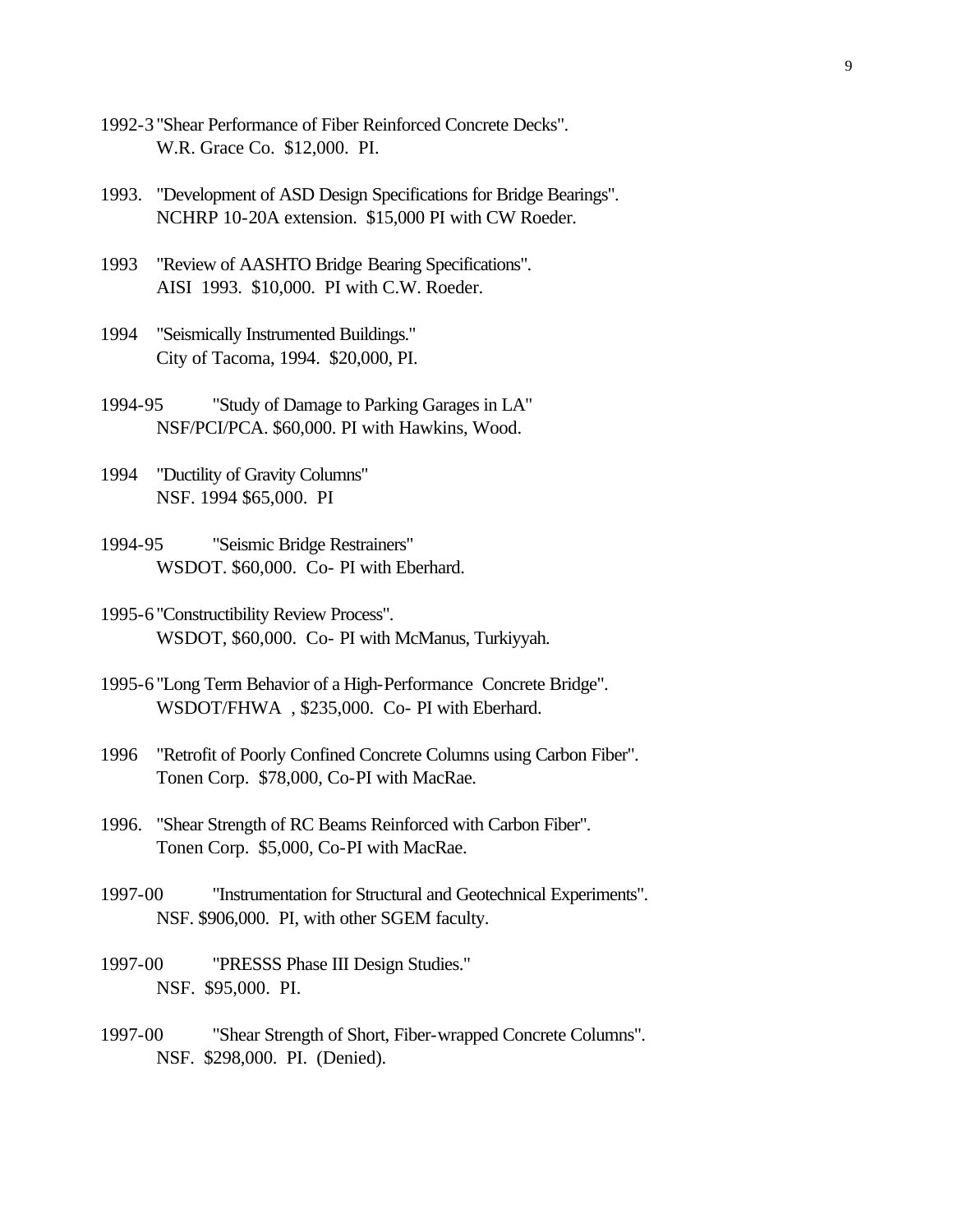- 1998-00 "Innovate strategies for mitigating seismic hazards in non-ductile concrete frames". PEER Center. \$150,000. PI, with Eberhard.
- 1998-00 "Effects of Long-Duration Earthquake Motions on Bridges". PEER Center. (\$160,000). co-PI, with Eberhard.
- 1998-99 "Live load Testing of a High Performance Concrete Bridge". With Eberhard. WSDOT \$55,000. PI, with Eberhard.
- 1998-99 "An Experimental Investigation of Hybrid Frames". PI. Charles Pankow Builders Ltd. \$95,000 + overhead.
- 1998-99 "Experiments on Corner Hybrid Frames". PI, Charles Pankow Builders Ltd. \$38,000 + overhead.
- 1999- "Debonding of Bars Grouted in Ducts and Subjected to Cyclic Load Reversals." PI. Charles Pankow Builders Ltd. \$40,000 + overhead.
- 1999- "Behavior of Steel-Foam Composite Wall Panels under Seismic Loading". \$86,000 + Overhead. PI. Leading Edge Earth Products.
- 1999 "Evaluation of Elastomeric Bridge Bearings". PI, With Roeder. AISI, \$30,000,(Pending)
- 1999- "Experimental Evaluation of Foam-Cored Plywood Shear Walls Subjected to Cyclic Loading". PI, with Lehman, D.H.Brown Engineers. \$58,000. (Pending).
- 1999 00 "Evaluation and Design of a Sandwich Wall Panel Building System". PI. Leading Edge Earth Products. \$80,000 plus overhead. (Funded).
- 1999- 00 PEER (Pacific Earthquake Engineering Center/NSF). "Performance of Existing and Retrofitted Beam-Column Joints". \$230,000, PI, with D.E. Lehman. (Funded).
- 1999- 00 PEER (Pacific Earthquake Engineering Center/NSF Influence of Long Duration Earthquakes on Expected Performance". \$145,000, PI with M.O. Eberhard and P. Arduino. (Funded).
- 1999- 00 PEER (Pacific Earthquake Engineering Center/NSF). "Performance Objectives for Buildings Engineering Component". \$191,000, PI with D.E. Lehman. (Project approved on merit, but funding denied because the UW had been too successful in winning research from PEER).
- 2001-02 WSDOT "Assessment and Retrofit of Outrigger Bents". \$140,00. With Lehman.

2002-2004 NSF/NEES. "A Tomography Facility for Structural and Geotechnical Earthquake Simulation". \$3.5m. Co-PI. Roeder = PI. Denied.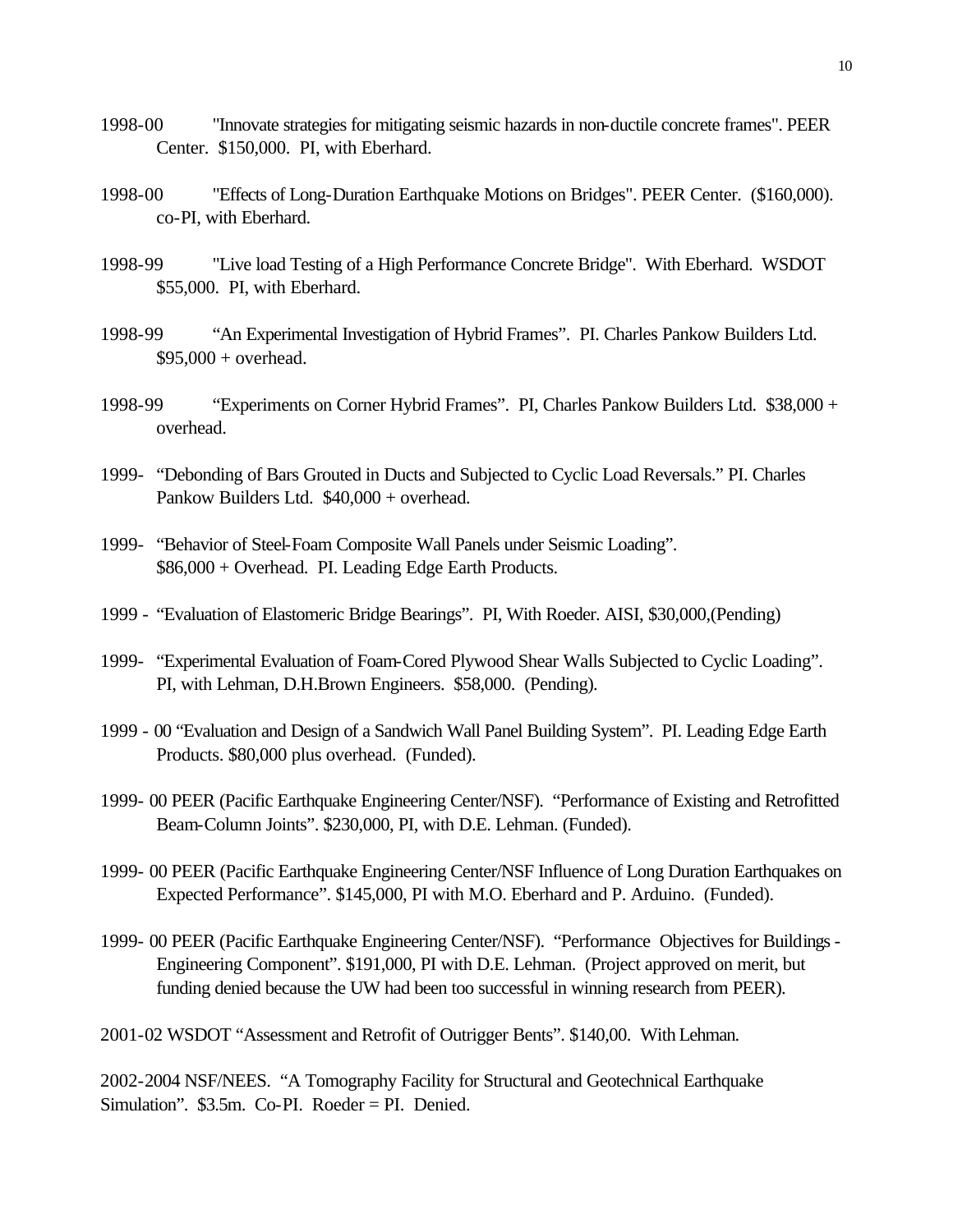NSF 2002-04. "The Development of Tools and Technologies for Performance based Design of Reinforced Concrete Beam-Column Building Joints." Co-PI with Lowes and Lehman. Pending.

NSF 2002-04. "A New Approach to Reinforced Concrete Coupled Shear Walls". PI. \$267,000..

### **10. Project Reports (reports to sponsors).**

- Stanton, J. F. and McNiven, H. D., (1979) "The Development of a Mathematical Model to Predict the Flexural Response of Reinforced Concrete Beams to Cyclic Loads, Using System Identification," *EERC report no 79-2*, University of California, Berkeley, Jan.
- Su, T. L., Stanton, J. F., and Hawkins, N. M., (1979) "Reinforcing Bars Under Inelastic Cyclic Loading," *Report No. SM 79-2*, University of Washington, Dept. of Civil Engineering, Oct.
- Anderson, R. G., Stanton, J. F., and Jobse, H. J., (1981) "Untopped Flange-Supported Tees," *Technical Bulletin 80 B1,* Concrete Technology Associates, Tacoma, Washington, Jan.
- Stanton, J. F. and Roeder, C. W., (1982) "Elastomeric Bearings Design, Construction and Materials." *NCHRP Report No. 248*, September.
- Stanton, J.F., "Distribution of Vertical Load". (1983) *Technical Bulletin 801B5,* Concrete Technology Associates, Tacoma, Washington, May.
- Ishizuka, T., Hawkins, N. M., and Stanton, J. F., (1984) "Experimental Study of the Seismic Resistance of a concrete Exterior Column Beam Sub-assemblage Containing Unbonded Post-Tensioning Tendons," *Dept. of Civil Engineering*, University of Washington, May.
- Stanton, J. F., Dolan, C. W., Anderson, R. G. and McCleary, D. E., (1985) "Moment Resistant connections, Simple Connections" *Final Report, PCI specialty Funded Research Projects 1 and 4, PCI*, Chicago, Dec.
- Stanton, J. F., "Distribution of Vertical Loads in Precast Concrete Decks" (1986) *Final Report, PCI*, Chicago, Jan.
- Stanton, J. F. and Mattock, A. H., "Design of Multibeam Bridge Superstructures" (1986) *NCHRP Report No. 287*, Washington D.C. March.
- Roeder, C. W., Stanton, J. F., and Taylor, A. W., (1987) "Performance of Elastomeric Bearings," *NCHRP Report 298,* National Research Council, Washington, D.C.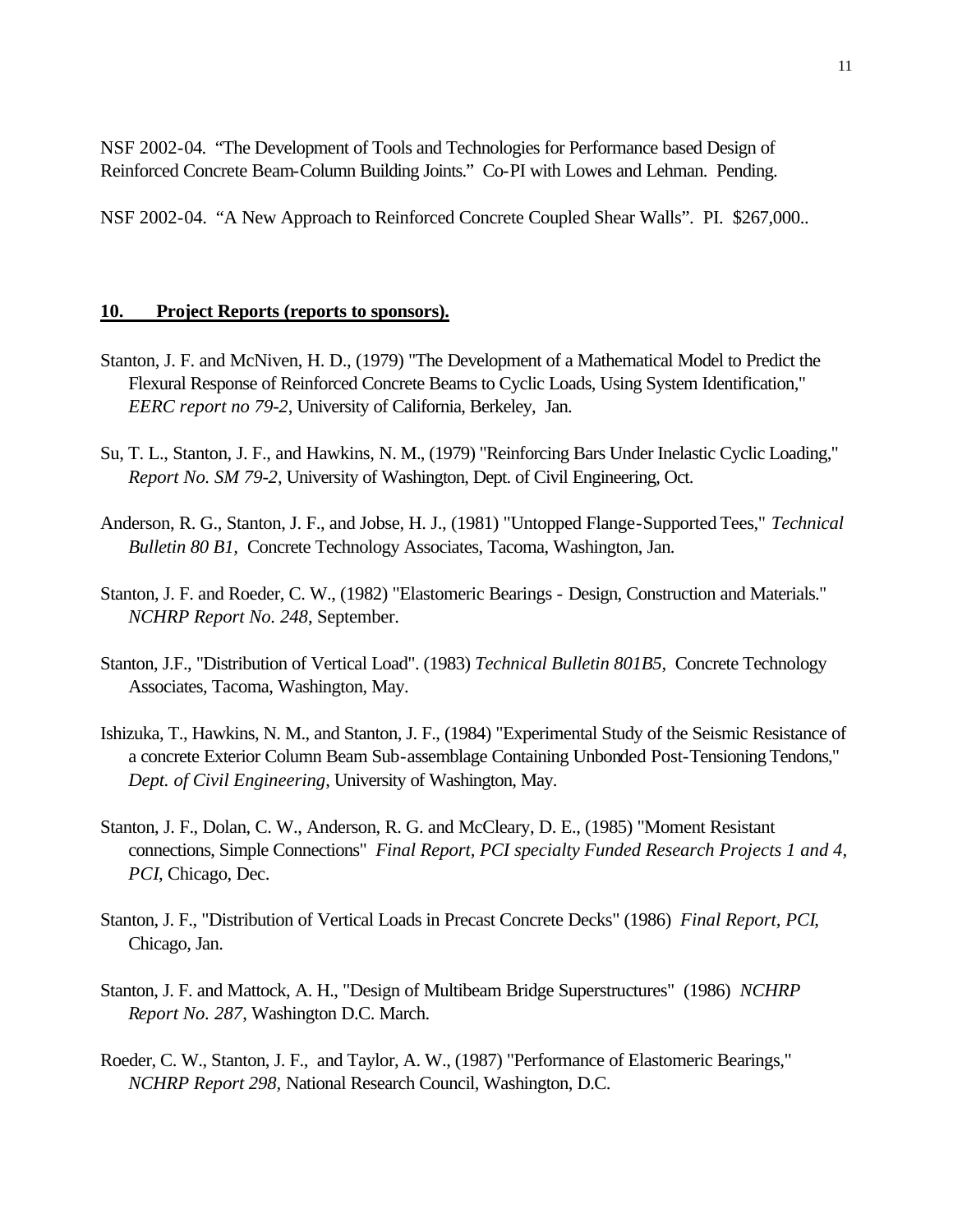- Stanton, J. F., Banerjee, S. and Hasayen, I., "Shaking Table Tests on Piles." (1988) *Final Report to WSDOT, Report No. WA-RD 158.1.*
- Roeder, C. W., and Stanton, J. F., (1989) "Pot Bearings and P.T.F.E. Sliding Surfaces: A State of the Art Report." *Interim Report to NCHRP,* May.

Pot Bearings and PTFE Surfaces, (1989)" *NCHRP Research Results Digest,* No. 171, September.

- Stanton, J.F., and Bramhall, M.A., (1989) "Constructible Details for Reinforced Concrete Columns". *Report No. SM 89-1*, Dept. Civ. Eng., University of Washington, Seattle, Nov.
- Roeder, C. W., Stanton, J. F. and Feller, T. (1989) "Low Temperature Behavior and Acceptance Criteria for Elastomeric Bridge Bearings," *NCHRP report no 325*, National Research Council, Washington D.C., Dec.
- Stanton, J. F., Roeder, C. W. and Campbell, I., (1990) "Research Recommendations for a Bearing Selection Guide and a Design Specification for Multi-Rotational Bridge Bearings," *NCHRP 10-20/A Interim Report*, Feb.
- Stanton, J.F., Heit, D. and Jeter, D., (1990) "Behavior of Fiberglass-Resin Reinforced Struts". *Final Report* to FMIC/FOH, March.
- Stanton, J.F.,(1990) "Pullout Strength of Plastic Struts Embedded in Concrete". Final Report to Aickinstrut Co., Seattle, Nov.
- Stanton, J.F., and Nakaki, S.D. ( 1991) "PRESSS Industry Seismic Workshops". UCSD/AMES Report no 91/02, Sept.
- Stanton, J.F., ( 1991) "Development of Design Criteria for Connections for Fiberglass Channel Struts". Final Report to Aickinstrut Co, Seattle, Sept.
- Stanton, J.F. and Blake, J.B. (1992) "Performance of Vibrating Element Strain Gages Embedded in Concrete". Final Report to Slope Indicator Co, Seattle WA, Feb.
- Brown, C.B., Eberhard, M.O., Kramer, S.L., Roeder, C.W., and Stanton. J.F., "Preliminary Investigation of the Seismic Vulnerability of the Alaskan Way Viaduct". WSDOT Tech. Rep. WA-RD 265.1, Olympia, WA April, 84 p.
- Roeder, C.W. and Stanton, J.F. (1994) "Research Needs for Bearings in Steel Bridges". Final Report to AISI, Jan.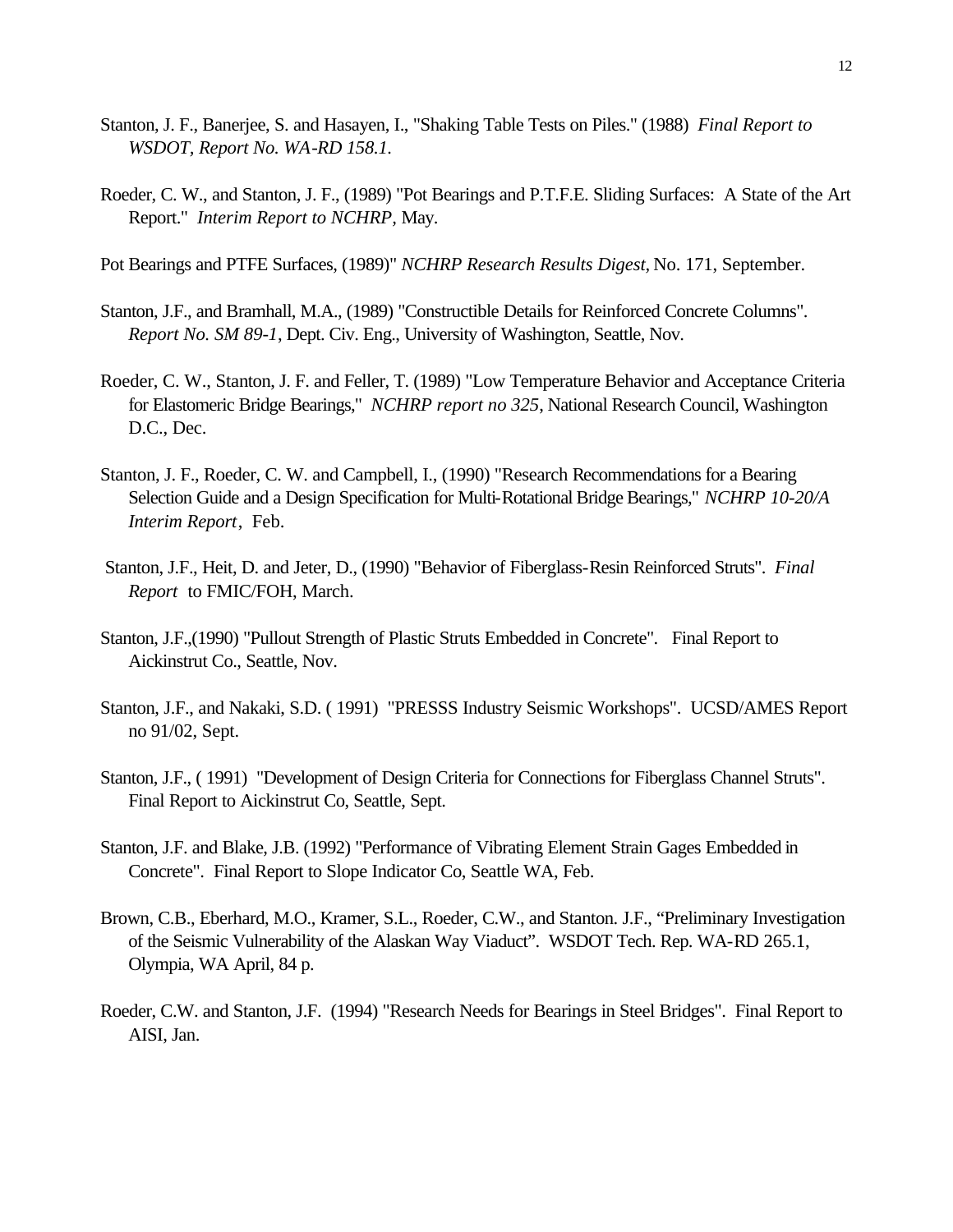- McManus, J., Philip, N., Stanton., J.F. and Turkiyyah, G.M. (1995). "A Framework for the Constructibility of Transportation Facilities". Interim Report to WSDOT, Research Project T9903, Task 34, May, 63 p.
- Trochalakis, P. Eberhard, M.O. and Stanton J.F. (1996). "Design of Seismic Restrainers for In-Span Hinges". Final Technical Report no. WA-RD 387.1, Washington State Department of Transportation, Olympia, WA. May, 73 p.
- Trochalakis, P. Eberhard, M.O. and Stanton J.F. (1996). "Unseating of Simply Supported Spans During Earthquakes". Final Technical Report no. WA-RD 387.2, Washington State Department of Transportation, Olympia, WA. May, 39 p.

Bjornssen, S., Stanton, J.F., and Eberhard, M.O., (1997). "Seismic Behavior of Skewed Bridges," Department of Civil Engineering, Structural and Geotechnical Engineering and Mechanics Report SGEM 97-1, University of Washington, Seattle, Washington, June, 189 pp.

Hudgings, T.R., Eberhard, M.O. and Stanton, J.F., (1997). "Design of Seismic Bridge Restrainers Considering Spatial Variation of Ground Motions". Department of Civil Engineering, Structural and Geotechnical Engineering and Mechanics Report SGEM 97-2, University of Washington, Seattle, Washington, June, 119 pp.

Fekete, E., Barr, P., Stanton, J.F., Eberhard, M.O. and Janssen, D. (1998). "High Performance Concrete in Washington State SR 18/ SR 516 Overcrossing: Interim Report on Materials Tests". Washington State Department of Transportation WA-RD, Olympia, Washington, November, 71 pp.

Barr, P., Fekete, E., Eberhard, M.O., Stanton, J.F, Khaleghi, B. and Hsieh, J.C. (1998). "High Performance Concrete in Washington State SR 18/ SR 516 Overcrossing: Interim Report on Girder Monitoring," Washington State Department of Transportation WA-RD, Olympia, Washington, November, 131 pp.

Barr, P., Eberhard, M.O. and Stanton, J.F.. (1999). "Live Load Distribution Factors for Prestressed Concrete Bridges". Washington State Department of Transportation WA-RD, Olympia, Washington, November.

Barr, P.J., Eberhard, M.O., Stanton, J.F., Khaleghi, B and Hsieh, J.C. (2000). "High Performance Concrete in Washington State SR18/SR516 Overcrossing. Final report on Girder Monitoring." WSDOT. Dec. 150 p.

Barr, P.J., Fekete, E, Stanton, J.F. and Eberhard, M.O.(2000). "High Performance Concrete in Washington State SR18/SR516 Overcrossing. Final report on Materials Tests." WSDOT. Dec. 81 p.

Day, S., MacRae, G.A. and Stanton, J.F. (2000),"Cyclic Load Testing of Precast Hybrid Frame Moment-Resisting Connections". Report to Charles Pankow Builders Ltd.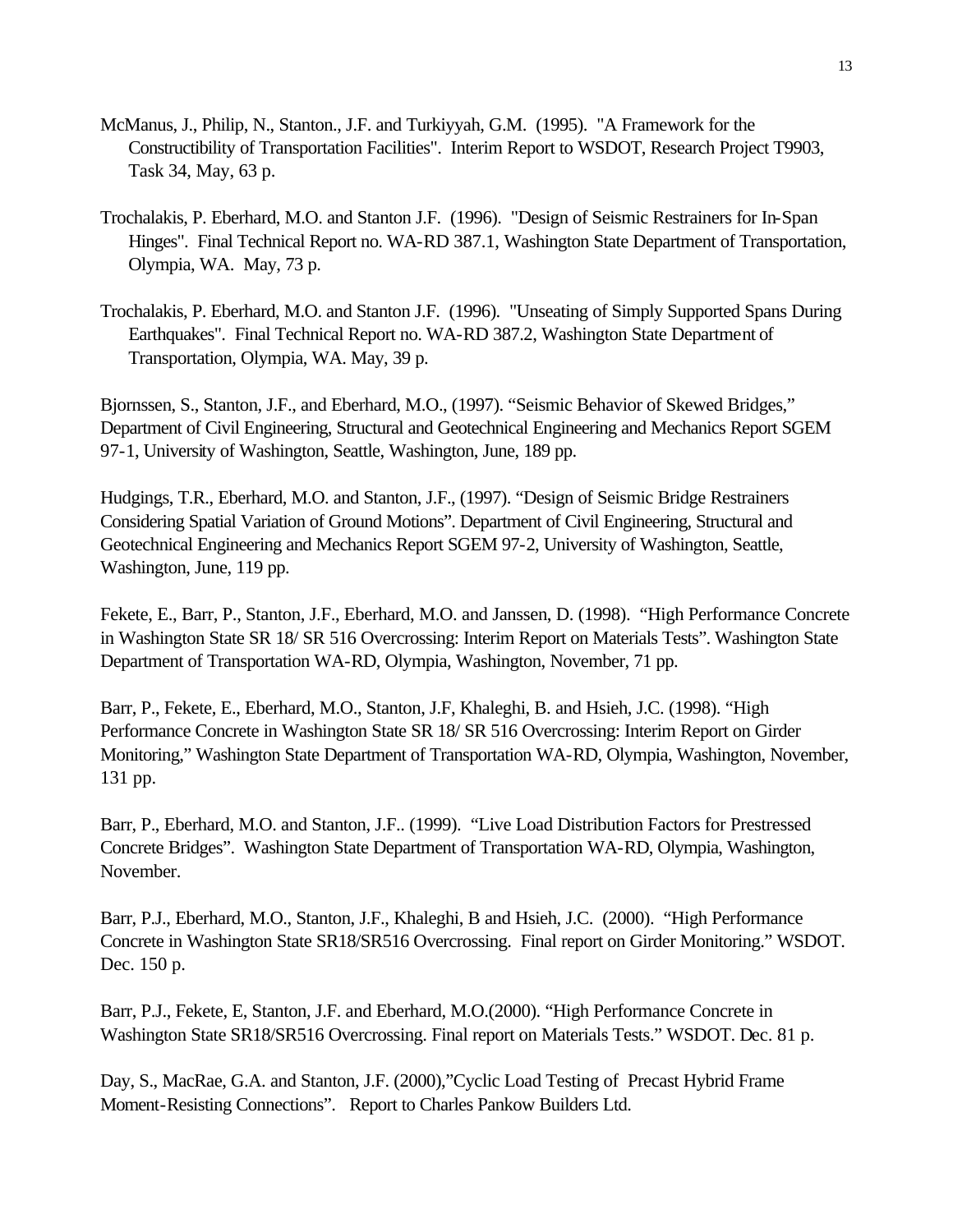Stanton, John F. and Nakaki, S.D. (2002) "Design Guidelines for Precast Concret Strucural Systems". PRESSS Report No. 01/03-09. Also published as UW Civil Engineering Report no SM02-02.

Stanton, J.F., Eberhard, M.O. and Barr, P.B. (2001). "A Weighted Stretched Wire System for Monitoring Deflections". UW Civil Engineering Report no. SM01-02.

### **11. Other Research-Related Activities.**

Patents: None

### **Non-refereed papers:**

- Hawkins, N. M. and Stanton, J. F., (1981). "Building Rehabilitation Strategies in Seattle, WA," *U.S.- P.R.C. Workshop on Building Rehabilitation*, Beijing, PRC, Nov. 1-7.
- Tao, X., Stanton, J. F., and Hawkins, N. M., (1983) "Prediction of the Response of Prestressed Concrete Piles to Seismic Loading," *U.S.-Bulgaria Joint Workshop on Earthquake Engineering,* Sophia, Oct.
- Stanton, J. F., Roeder, C. W. and Taylor, A. W., (1986) "Limits for Design of Elastomeric Bearings," *ASCE Spring Conference*, Seattle, WA, April.
- Stanton, J. F., (1986) "Behavior of Prestressed Concrete Piles Subjected to Seismic Loading," Invited Paper, Session 45 ST, *ASCE Spring Conference,* Seattle, WA, April.
- Stanton, J.F. and Roeder, C.W., (1990) "Bridge Bearing Performance and Type Selection" 7th Annual International Bridge Conference and Exhibition, Pittsburgh, June.
- Stanton, J.F., Hawkins, N.M., Eberhard, M.O., and Hicks, T.R. (1990) "Connection Classification and Evaluation". *First Meeting of the US-Japan Joint Technical Co-ordinating Committee on Precast Structural Seismic Systems (JTTC-PRESSS)*, San Diego, CA, Nov 29-Dec 1.
- Stanton, J.F., Hawkins, N.M., Eberhard, M.O., and Hicks, T.R. (1990) "Selection and Design of Rigid Connections". *First Meeting of the US-Japan Joint Technical Co-ordinating Committee on Precast Structural Seismic Systems (JTTC-PRESSS)*, San Diego, CA, Nov 29-Dec 1.
- Hicks, T.R., Stanton, J.F., Hawkins, N.M., Eberhard, M.O., (1990) "Ductile Connections: Selection and Design". *First Meeting of the US-Japan Joint Technical Co-ordinating Committee on Precast Structural Seismic Systems (JTTC-PRESSS)*, San Diego, CA, Nov 29-Dec 1.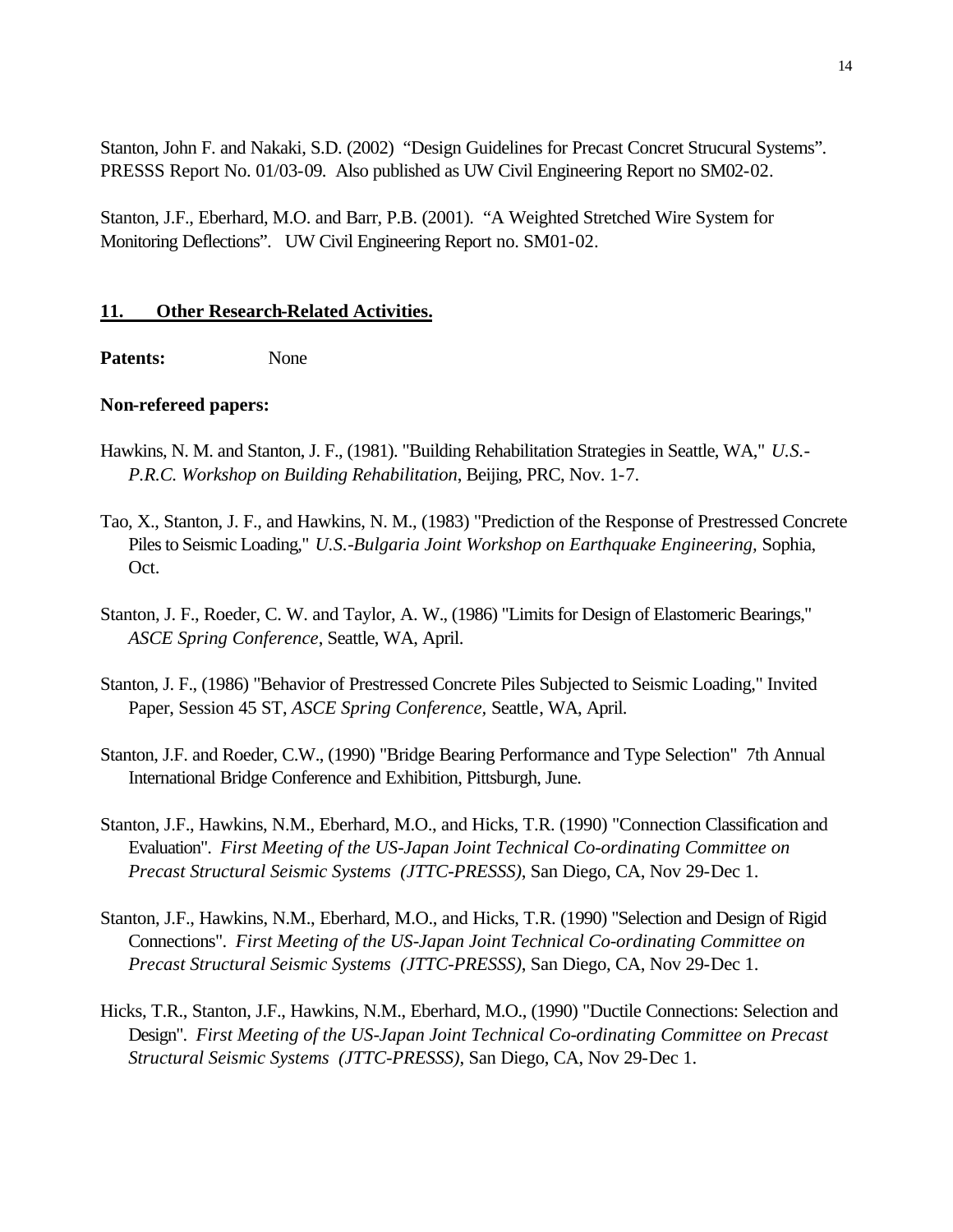- Stanton, J.F., "Load Distribution in Multibeam Precast Concrete Bridges". (1992) Presented to the Loads Committee, AASHTO Annual Meeting, Portland Maine, 18 May.
- Roeder, C.W. and Stanton, J.F. and Campbell, T.I. (1992)"Low Temperature Behavior of Bridge Bearings". 8th US Japan Bridge Engineering Workshop, Chicago, 11-12 May.
- Stanton. J.F. ( 1994) "Guidelines for Connections in Precast Concrete Structures". Technical Session: Recent Research in Precast Concrete in Seismic Zones, ACI Spring Convention, San Francisco, 21 March.
- Cheok, G.S., Stanton. J.F., Stone, W.C and Seagren, D. ( 1994) "Hybrid Connections for Precast Concrete Seismic Structures". Technical Session: Recent Research in Precast Concrete in Seismic Zones, ACI Spring Convention, San Francisco, 21 March.
- Hawkins, N.M, Wood, S.L. and Stanton, J.F. ( 1995) "Performance of Parking Garages in the 1994 Northridge Earthquake". ASCE Structures Congress XIII, Boston, MA, 2-5 April.
- Wood. S.L., Stanton., J.F. and Hawkins, N.M. (1995) "Evaluation of Two Parking Garages Damaged During the 1994 Northridge Earthquake". NSF Natural Hazards Grantees Workshop, Lake Tahoe, Nevada, 25 April
- Wood, Stanton, J.F. and Hawkins, N.M. (1996). "Response of Precast Concrete Parking Garages to the 1994 Northridge Earthquake". 11th WCEE, Acapulco, Mexico, July. (Proceedings on CD ROM only).
- Stanton, J.F., MacRae G.A., and Nosho. K.J. ( 1996) "Seismic Retrofitting of Reinforced Concrete Columns Using Carbon Fiber Tow Sheet". ACI Fall Convention, No. 3-8,, New Orleans.
- Wood, S.L., Stanton, J.F., and Hawkins, N.M. (1996) "Performance Of Precast Concrete Parking Garages under seismic Loading". PCI Fall Convention, Oct. , Orlando.
- Eberhard, M.O., Stanton, J.F. and Trochalakis, P. (1996) "Design of Seismic Restrainers". Fourth National Workshop on Bridge Research in Progress, Buffalo, N.Y. 17-19 June.
- Stanton, J.F. MacRae, GA. and Nosho, K.J. (1996) "Carbon Fiber Seismic Retrofit of Poorly Confined Square Columns Subjected to Large Axial Forces". Fourth National Workshop on Bridge Research in Progress, Buffalo, N.Y. 17-19 June, pp 263-268.

### **12. Invited Lectures and Seminars.**

Stanton, J. F., (1983). "Elastomeric Bearing Problems," Invited paper, *Northwest Bridge Seminar*, Oct.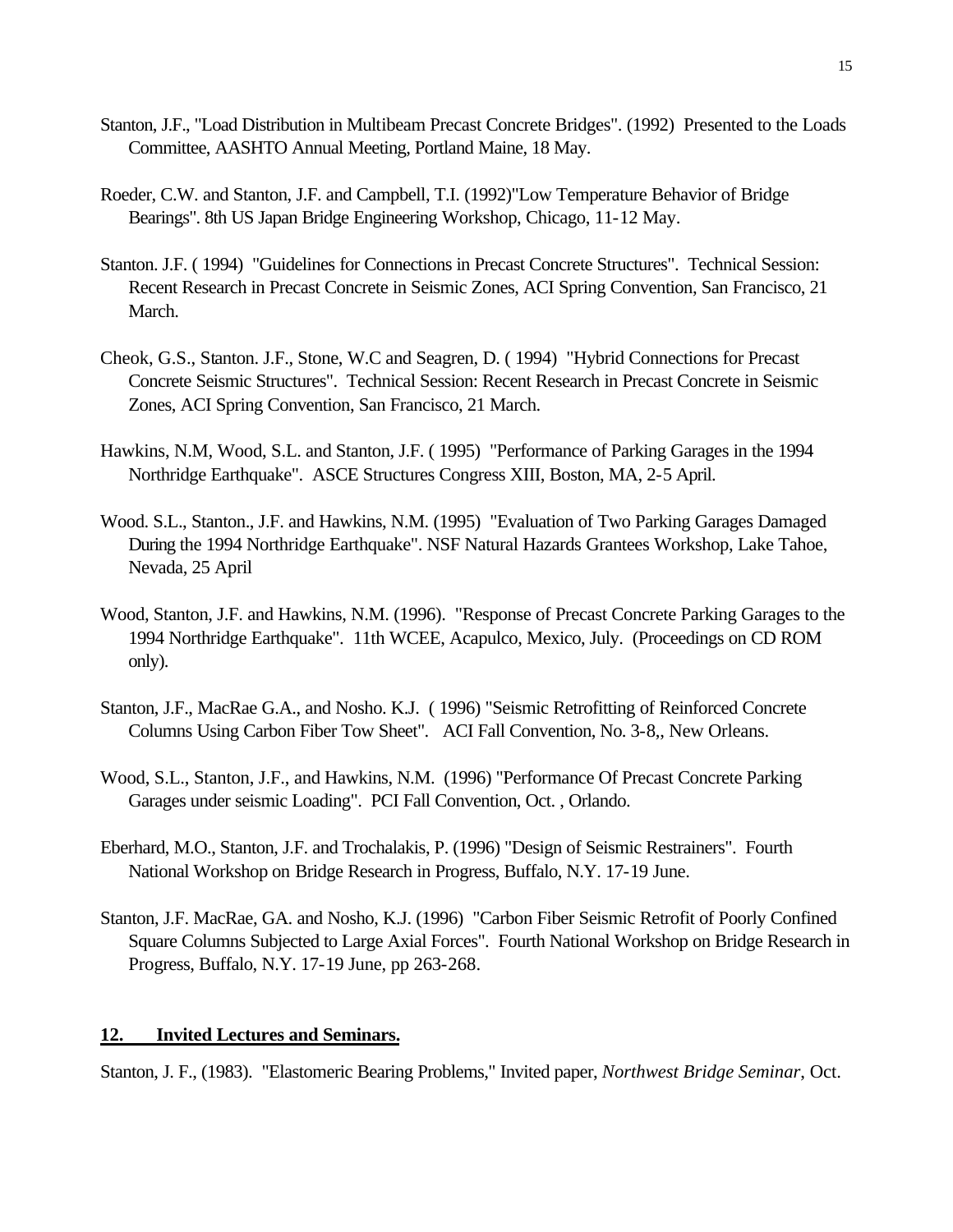- Stanton, J. F. (1988) "A View from the Bridge." (Invited) Keynote Speech, *Gordon Conference on Elastomers*, New London, NH, Aug.
- Stanton, J.F. (1991) "Design of Elastomeric Bridge Bearings". (Invited Paper). Malaysian Seminar on Natural Rubber in Engineering, Kuala Lumpur, Malaysia, Sept 9-10.
- Stanton, J.F. (1998). "The PRESSS Program in the USA and Japan Seismic Testing of Precast Concrete Structures". Keynote Lecture, COST-C1 Conference on Connections. Liege, Belgium, 17- 19 Sept.
- Stanton, J.F. (1999) "Reinforced Concrete Hybrid Moment Frames: Behavior and Design". Dept. of Civil Engineering, University of Canterbury, Christchurch, New Zealand. April.
- Priestley, M.J.N., Stanton, J.F., Sritharan, S. and Nakaki, S.E. (2000) "Design, Construction and Testing of the Five Story PRESSS Building". EERI, San Diego Chapter, Special meeting on the PRESSS project, San Diego, Sept.
- Stanton, J.F. (2000) "Design of the PRESSS Building". Institution of Professional Engineers of New Zealand, Auckland, New Zealand. Feb.
- Stanton, J.F. (2000) "Design and Testing of the PRESSS Building". Federation Internationale du Beton. Meeting of Commission 7 (Seismic), Queenstown, New Zealand. Feb.
- Stanton, J.F. (2000) "Split Precast Concrete Walls Designed to Rock". Dept. of Civil Engineering, University of Canterbury, Christchurch, New Zealand. April.
- Stanton, J.F. and Nakaki, S.D. (2000) "Design of the Five Story PRESSS Building". ACI Oregon Chapter, Conference on Advancements in Concrete Technology, Portland, May.
- Stanton, J.F. (2000) "PRESSS (Precast Seismic Structural Systems) Report". Annual Meeting of ACI ConRef Strategic Development Council, Atlanta, GA.
- Stanton, J.F. (2000) "Design Guidelines for the PRESSS Building Systems". Structural Engineers' Association of Washington, Eastern Chapter, Spokane. March.
- Stanton, J.F. (2000) "Precast Concrete Frame Joinery". University of Kansas Annual Structural Engineering Conference. Lawrence, KS. March.
- Stanton, J.F. (2000) "Precast Concrete Systems that work in All Seismic Zones". University of Illinois Annual Structural Engineering Conference. Urbana-Champaign, IL April.
- Stanton, J.F. and Nakaki, S.D. (2000) "Design Guidelines for the PRESSS Building Systems". Structural Engineers' Association of Southern California, Los Angeles. April.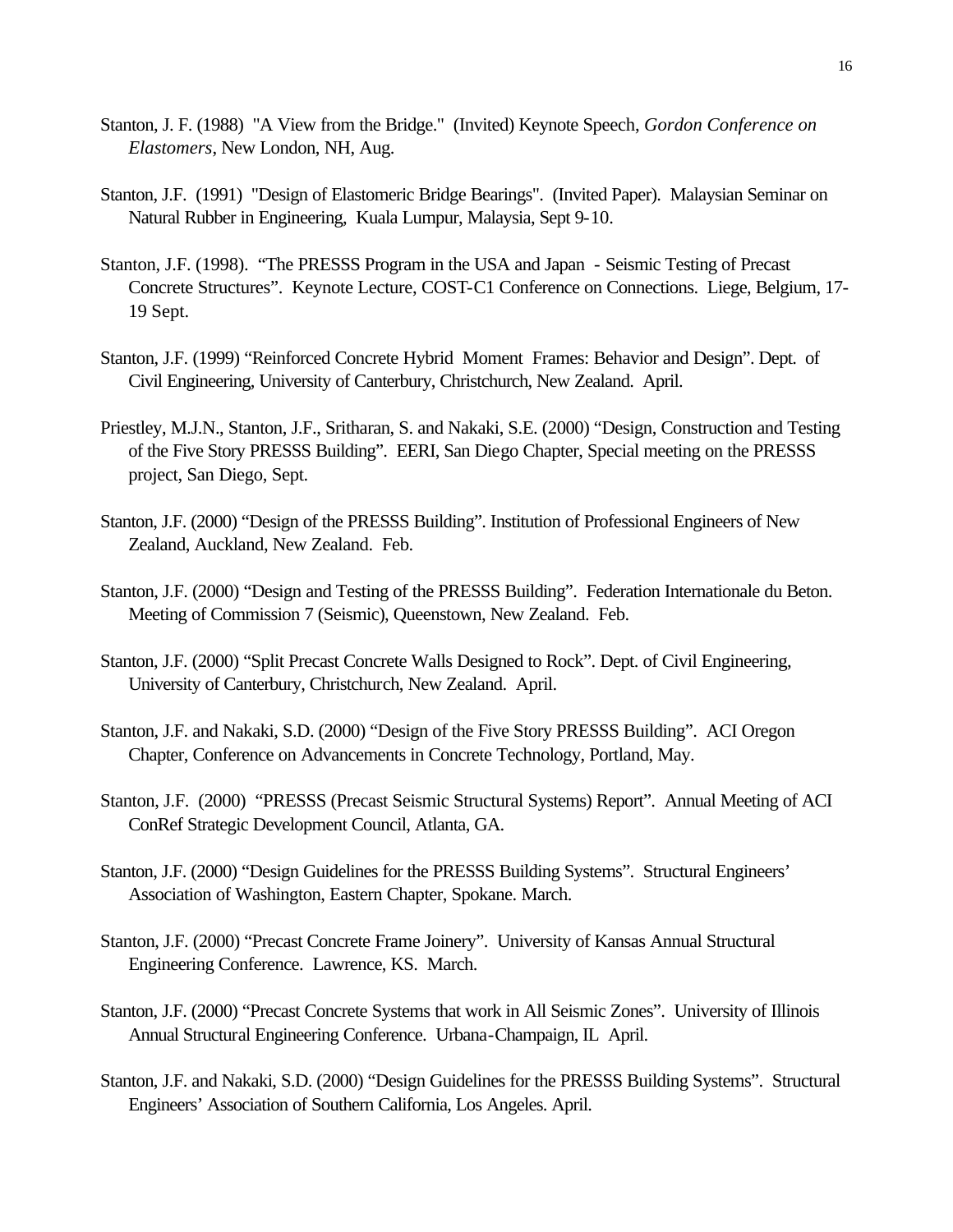- Stanton, J.F. and Nakaki, S.D. (2000) "Design Guidelines for the PRESSS Building Systems". Structural Engineers' Association of Washington, Sea-Tac. April.
- Stanton, J.F. and Nakaki, S.D. (2000) "Design Guidelines for the PRESSS Building Systems". PCI Committee Days, Chicago, April.

#### **13. Presentations Given at Conferences**

- Stanton, J. F., (1977). "A Critical Review of Current Research at the Earthquake Engineering Research Center, Berkeley," *Proceedings of the Acoustical Society of America, Annual Conference*, Miami, Dec.
- Stanton, J. F. and Roeder, C. W., (1981). "A New Look at Bearing Pads for Buildings and Bridges," Session 6, *PCI Annual Convention,* Los Angeles, October, (invited paper).
- Stanton, J. F. and Roeder, C. W., (1982). "Elastomeric Bearings Whence, Where and Whither," *T. R. B. Annual Meeting*, Session 28, Washington, D.C., 18 Jan.
- Stanton, J. F. and Roeder, C. W., "Elastomeric Bearings," (1982). *AASHTO Region II Meeting*, Hilton Head, South Carolina, April.
- Stanton, J. F. and Roeder, C. W., "Elastomeric Bearings," (1982). *AASHTO Region III Meeting*, Ann Arbor, MI May.
- Stanton, J. F. and Brauner, H. (1985). "Design of Prestressed Concrete Piles for Seismic Environments" *ASCE Conference*, San Francisco.
- Stanton, J. F., (1986). "Behavior of Prestressed Concrete Piles Subjected to Seismic Loading," Session 45 ST, *ASCE Spring Conference,* Seattle, WA, April.
- Stanton, J. F., (1986). "Prestressed Concrete for Seismic Frames," *EERI Annual Meeting*, San Francisco, CA, Feb.
- Hawkins, N. M., Stanton, J. F., and Ishizuka, T., (1986). "Unbonded Post-Tensioned Steel in Seismic Frames," *ASCE Structures Congress,* New Orleans, Sept.
- Stanton, J. F., Roeder, C. W. and Taylor, A. W., (1986). "Limits for Design of Elastomeric Bearings," Invited Paper, *ASCE Spring Conference*, Seattle, WA, April.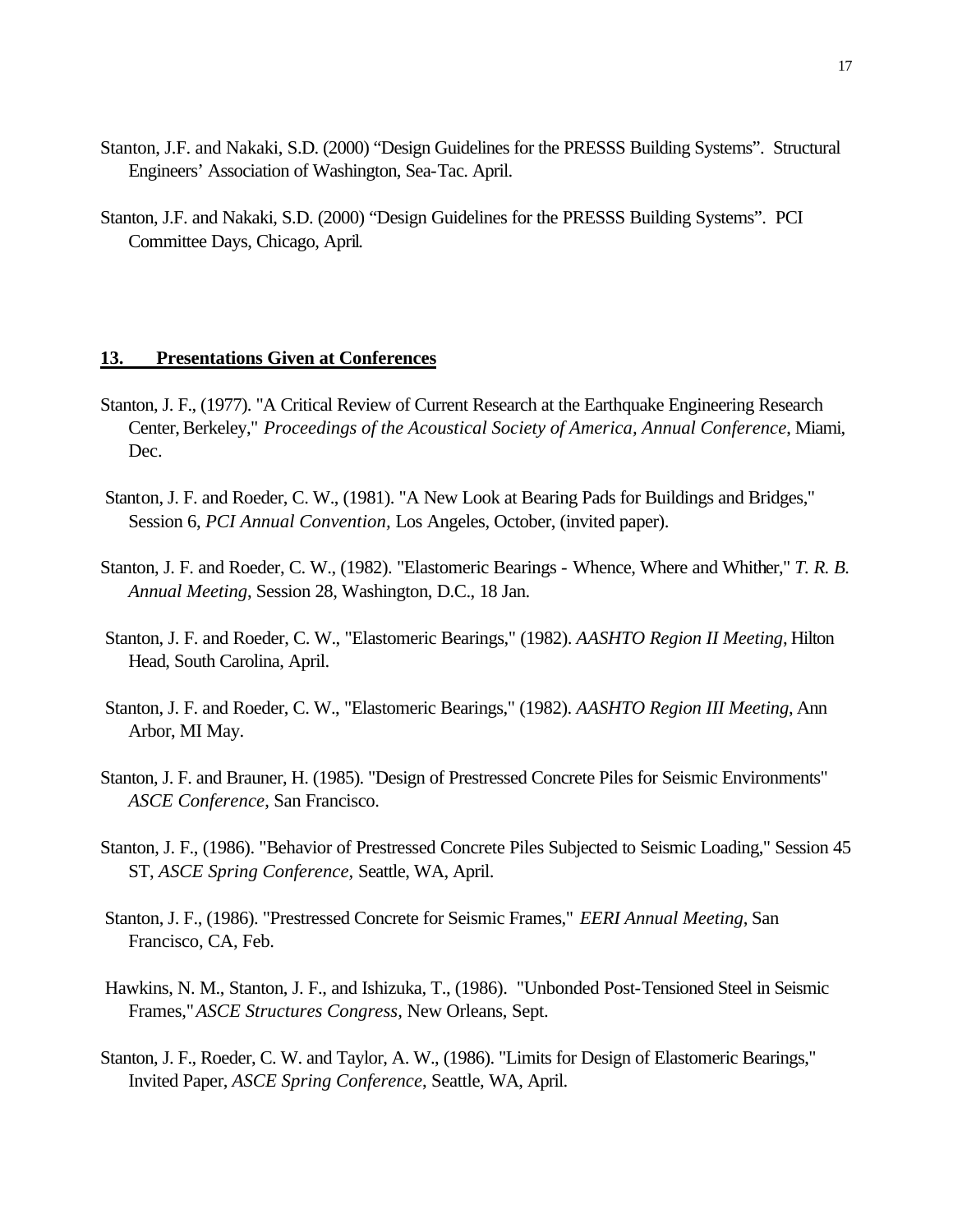- Stanton, J. F. (1987). "Analysis of Multibeam Bridge Decks Subjected to Wheel Loads" *T.R.B. Conference*, Washington, DC, Jan.
- Stanton, J. F., (1988). "Seismic Resistance of Prestressed Concrete Piles. " Invited paper, *PCI Annual Convention*, Las Vegas, Nevada, Oct.
- Stanton, J.F. and Roeder, C.W., (1989). "Pot Bearings". *TRB Annual Conference*, Washington DC, Jan.
- Roeder, C.W. and Stanton, J.F. and Campbell, T.I. (1990). "Bridge Bearings". 2nd National Conference on Bridge Engineering Research in Progress, Reno, NE, Oct.
- Stanton, J.F. (1991). "Design of Elastomeric Bridge Bearings". (Invited Paper). Malaysian Seminar on Natural Rubber in Engineering, Kuala Lumpur, Malaysia, Sept 9-10.
- Stanton, J.F. (1993). "PRESSS Connection Manual". PCI *Committee Days*, Chicago, Apr. 1993.
- Cheok, G.S. and Stanton. J.F. (1994). "A New Hybrid Frame Connection for Precast Concrete Structures in Seismic Zone 4". Invited Presentation to ACI Committee 318, ACI Spring Convention, San Francisco, 21 March.
- Stanton. J.F. (1994). "Guidelines for Connections in Precast Concrete Structures". In: Recent Research in Precast Concrete in Seismic Zones, ACI Spring Convention, San Francisco, 21 March.
- Cheok, G.S., Stanton. J.F., Stone, W.C and Seagren, D. (1994). "Hybrid Connections for Precast Concrete Seismic Structures". Technical Session: Recent Research in Precast Concrete in Seismic Zones, ACI Spring Convention, San Francisco, 21 March.
- Wood. S.L., Hawkins, N.M. and Stanton, J.F. (1995). "Shear Strength Evaluation of Inverted Tee Beams (with Particular Reference to the Northridge Earthquake). PCI Fall Convention, Reno, Oct 15-18.
- Stanton. J.F., Eberhard, M.O. and Trochalakis, P. (1995). "Effectiveness and Design of Seismic Restrainers". ACI Fall Convention, Montreal, 8 Nov.
- Eberhard, M.O., Stanton, J.F. and Trochalakis, P. (1996). "Design of Seismic Restrainers". Fourth National Workshop on Bridge Research in Progress, Buffalo, N.Y. 17-19 June.
- Stanton, J.F. MacRae, GA. and Nosho, K.J. (1996). "Carbon Fiber Seismic Retrofit of Poorly Confined Square Columns Subjected to Large Axial Forces". Fourth National Workshop on Bridge Research in Progress, Buffalo, N.Y. 17-19 June, pp 263-268.
- Stanton, J.F., MacRae G.A., and Nosho. K.J. (1996). "Seismic Retrofitting of Reinforced Concrete Columns Using Carbon Fiber Tow Sheet". ACI Fall Convention, No. 3-8, New Orleans.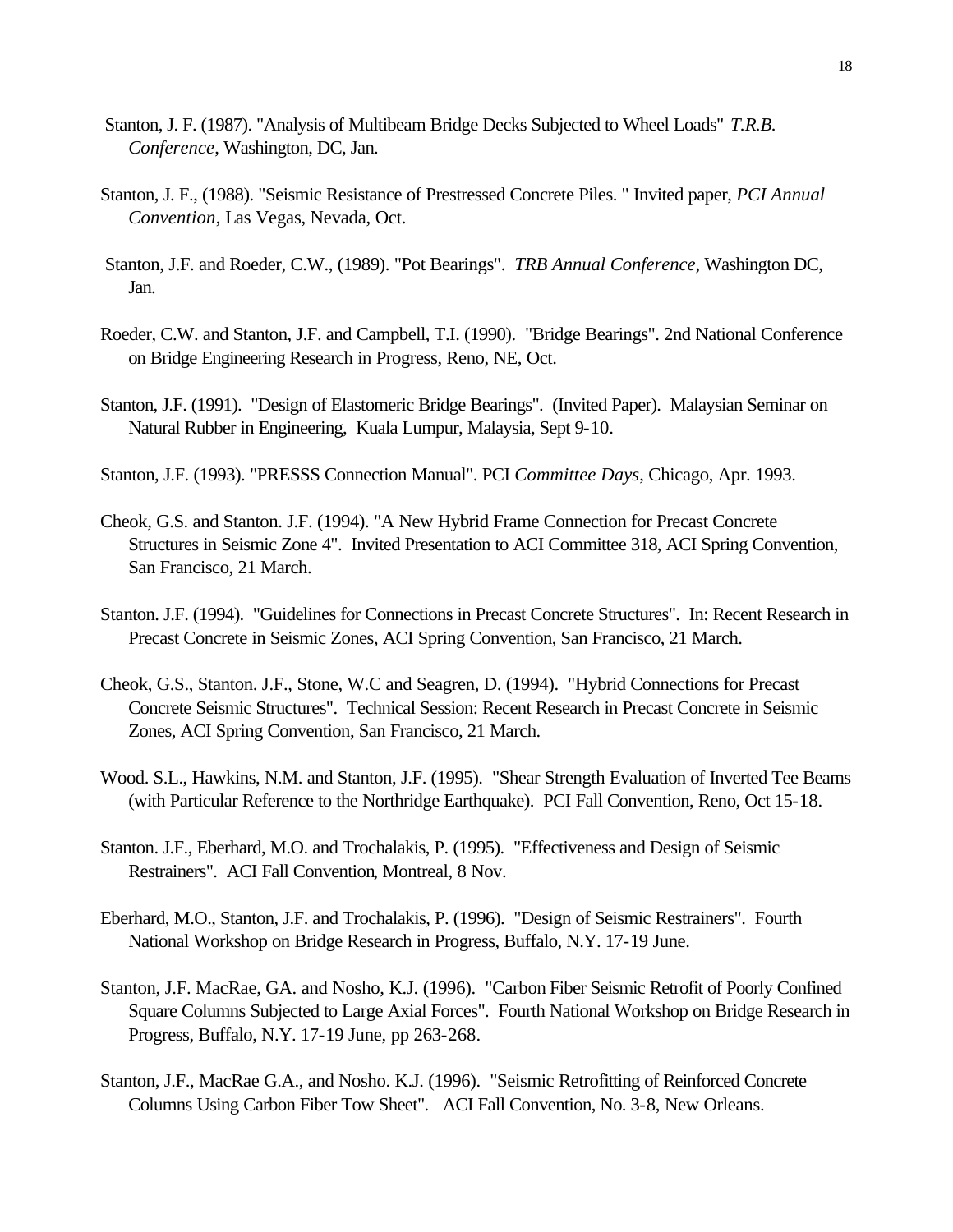- Wood, S.L., Stanton, J.F., and Hawkins, N.M. (1996). "Performance Of Precast Concrete Parking Garages under seismic Loading". PCI Fall Convention, Oct., Orlando.
- Stanton, J.F.(1999). "Rules for Acceptance Testing and Criteria for Reinforced Concrete Moment Frames". FIB Seismic Commission, Kyoto, Japan, April.
- Stanton, J.F.(1999) "Behavior of Hybrid Concrete Moment Frames". FIB Seismic Commission, Kyoto, Japan, April.
- Stanton, J.F. and Nakaki, S.D. (2000) "Design of the Five Story PRESSS Building". PCI Convention, Orlando, FL, Sept.

### **14. Professional Licenses**

PE, State of Washington. License #20,004.

### **15. Professional Society Memberships**

Fellow, American Concrete Institute (1997-present) Member, American Society of Civil Engineers (1978-present) Member, Earthquake Engineering Research Institute (1986) Member, Institution of Civil Engineers, UK (1970) Member, Prestressed/Precast Concrete Institute (1992) Member, Structural Engineers Association of Washington (1990)

### **16. Professional Society and Other Service**

Member ACI Committee 318E,Shear and Torsion (2002-present) Member ACI Committee 318 Task Group TN (2002-present) Member ACI Committee 442, Lateral Loads (1995-1997). (Committee now disbanded). Member ACI Committee 550, Precast Concrete (1986-present) Member ACI Committee 554, Bearing Systems (1984-present) Co-chair of Technical Prog. Committee for 6th US Nat. Conf. on Earthquake Eng. (1998) Member PCI Seismic Committee. Co-Chair PCI Seismic Connections Subcommittee, report author. Member TRB Committee A2C03, Concrete Bridges (1985-present) Member AASHTO Subcommittee T3 to rewrite Seismic Isolation Guide Spec. Member, ACI/CONREF Innovative Technology Task Group 1, defining acceptance criteria for non-codecomplying structural systems. Member ASTM Committee DO434, Elastomeric Bearings (1984-present) Member, Working Group 3, Precast Concrete, FIB Commision 7, Seismic Design.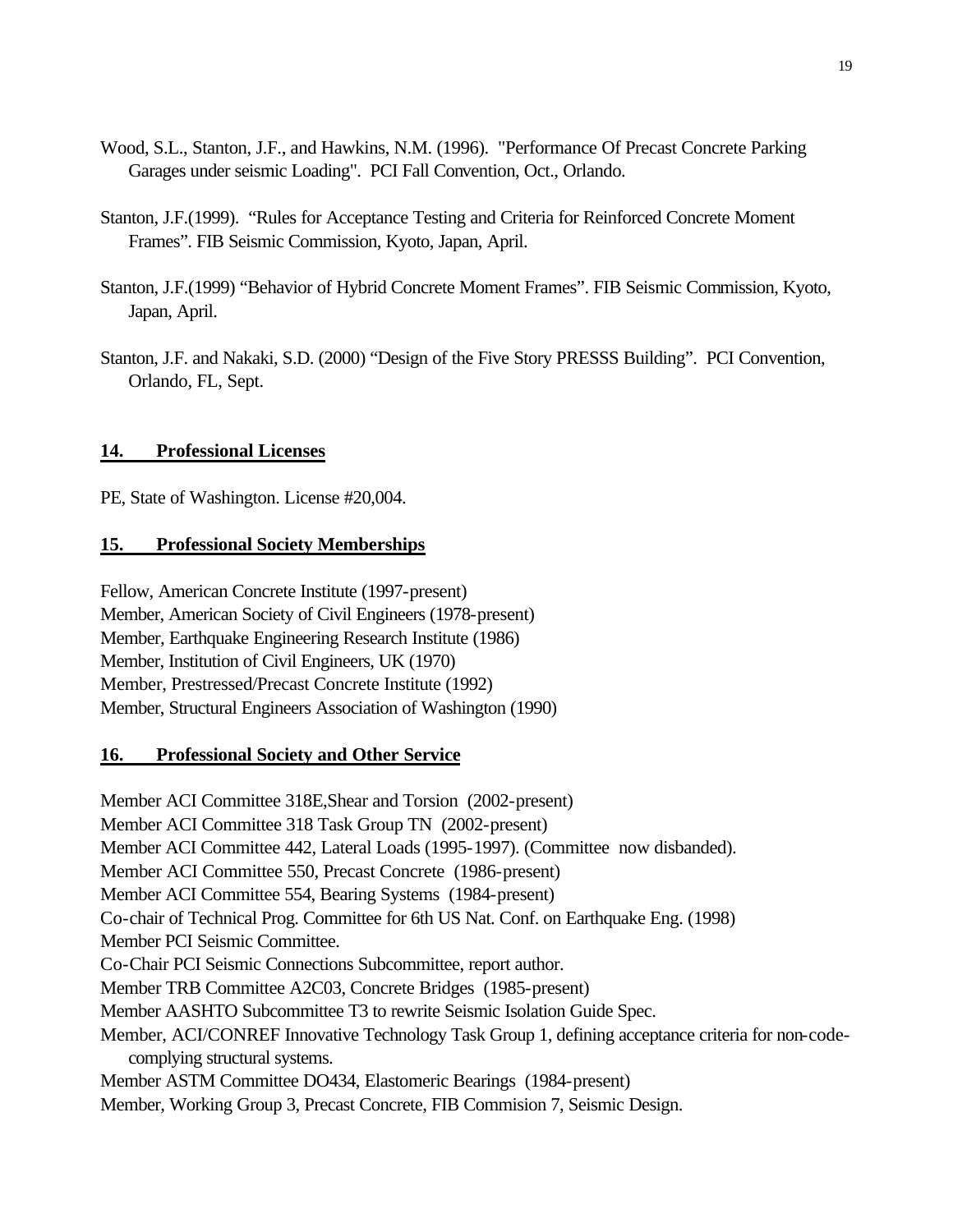Member, Working Group 4, Prestressed Concrete, FIB Commision 7, Seismic Design. Conference Session Chair: Several, but details not recorded.

### **17. Reviews Made**

*Papers reviews (numbers not recorded):*

ASCE Journal of Structural Engineering ASCE Journal of Engineering Mechanics ASCE Specialty conferences ACI Structural Journal EERI Spectra PCI Journal Earthquake Engineering and Structural Dynamics. Transportation Research Record NIST reports NCEER reports UW Royalty Research Fund

*Report Reviews:*

NCEER (National Center for Earthquake Engineering Research - Buffalo) (3 in 1998, 3 in 1999, 1 in 2000)

*Book reviews*

Reinforced Concrete Texts Prestressed Concrete Texts

*Proposal Reviews:*

Louisiana DOT NSF PEER USGS

*External PhD Examiner*

University of Canterbury, NZ. (1 in 1999, 5 in 2000)

### **18. Awards and Honors**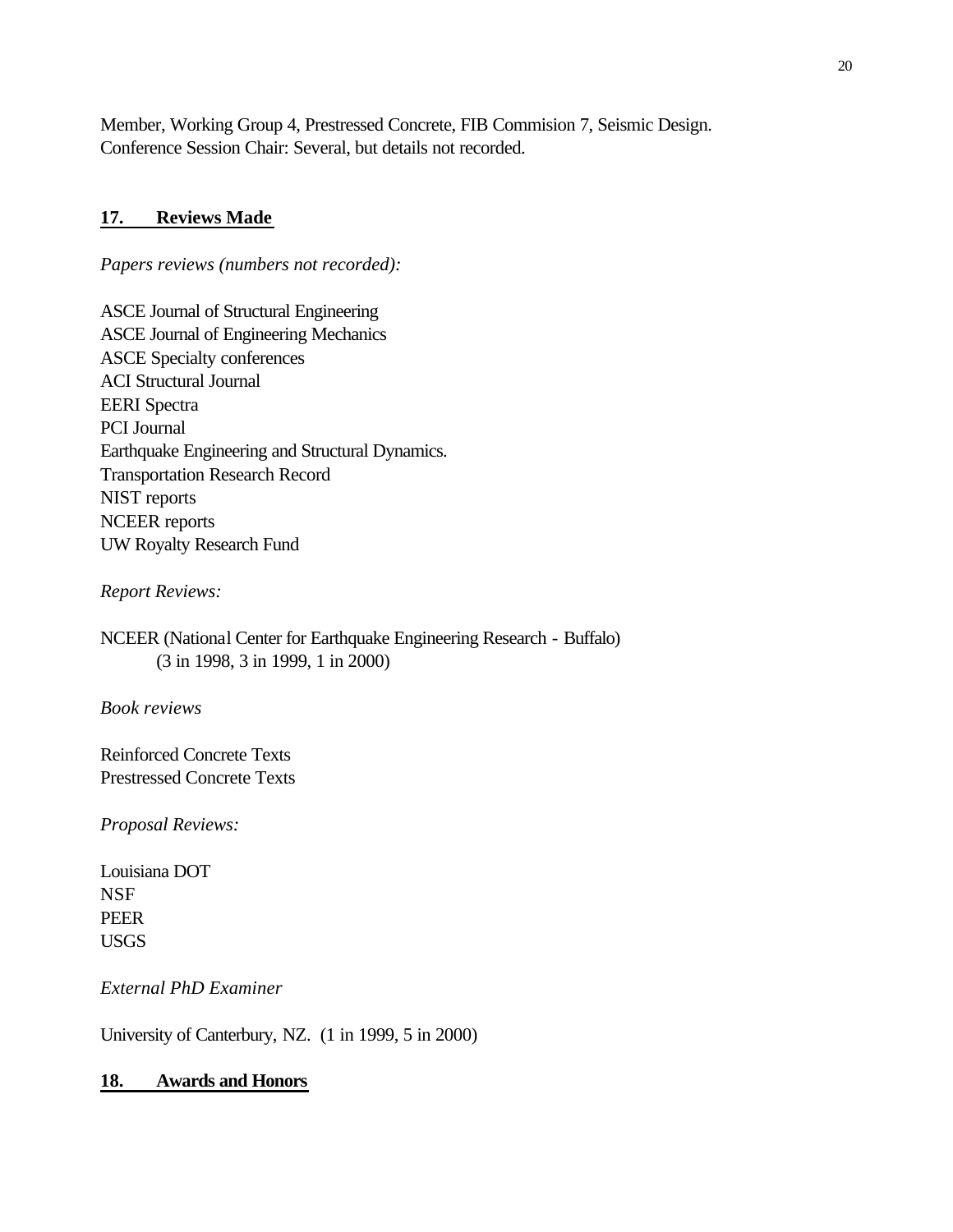University Fellowship, U. of CA 1976-1978 Tau Beta Pi Honorary Society, U. of WA Professor of the Year (Senior Class), U. of WA 1987-88 ASCE T. Y. Lin Award, 1988 ACI Structural Research Prize Spring 1997 Fellow of ACI, Spring 1997 Erskine Fellow, U. of Canterbury, New Zealand, 1999 – 2000.

# **19. Teaching (last 6 years)**

| Quarter | Course #        | <b>Course Name</b>                   | # students | ave lines $(1-4)$ |
|---------|-----------------|--------------------------------------|------------|-------------------|
| Au 95   | <b>CIVE 452</b> | Reinforced Concrete Design           | 31         | 4.15              |
| Wi 96   | <b>CIVE 453</b> | <b>Prestressed Concrete</b>          | 14         | $5.0*$            |
| Sp 96   | <b>CESM 512</b> | <b>Adv. Prestressed Concrete</b>     | 9          | 4.45              |
| Sp 96   | <b>CIVE 381</b> | Intro to Str. Design                 | 51         |                   |
| Su 96   | <b>CIVE 452</b> | <b>Reinforced Concrete Design</b>    | 11         | $3.85$ (Form B)   |
| Au 96   | <b>CESM 511</b> | Adv. Reinforced Concrete             | 19         |                   |
| Wi 97   | <b>CIVE 453</b> | <b>Prestressed Concrete</b>          | 31         |                   |
| Wi 97   | <b>CIVE 381</b> | Intro to Str. Design                 | 51         | $3.2$ (Form B)    |
| Sp 97   | <b>CESM 512</b> | <b>Adv. Prestressed Concrete</b>     | 15         |                   |
| Au 97   | <b>CESM 511</b> | Adv. Reinforced Concrete             | 20         |                   |
| Wi 98   | <b>CIVE 381</b> | Intro to Str. Design                 | 39         | $3.12$ (Form B)   |
| Wi 98   | <b>CIVE 442</b> | Struct. Design Project (with Holtz)  | 26         |                   |
| Sp 98   | <b>CESM 512</b> | <b>Adv. Prestressed Concrete</b>     |            |                   |
| Sp 98   | <b>CIVE 442</b> | Struct. Design Project (with Holtz)  |            |                   |
| Au 98   | <b>CESM 511</b> | Adv. Reinforced Concrete             |            |                   |
| Wi 99   | <b>CIVE 381</b> | Intro to Str. Design                 |            |                   |
| Wi 99   | <b>CIVE 442</b> | Struct. Design Project (with Kramer) |            |                   |
| Sp 99   | <b>CESM 512</b> | <b>Adv. Prestressed Concrete</b>     |            |                   |
| Sp 99   | <b>CIVE 442</b> | Struct. Design Project (with Kramer) |            |                   |
| Au 99   | $(-)$           | Sabbatical leave                     |            | $\left( -\right)$ |
| Wi 00   | <b>ENCI 650</b> | Advanced Prestressed Concrete (NZ)   | 11         | $\left( -\right)$ |
|         |                 |                                      |            |                   |

Sp 00 (-) Sabbatical leave

| Au $00$          | <b>CEE511</b>  | <b>Advanced Reinforced Concrete</b> |     |      |
|------------------|----------------|-------------------------------------|-----|------|
| Wi 01            | <b>CEE220</b>  | <b>Mechanics of Materials</b>       | 79. | 3.84 |
| Wi 01            | <b>CEE 500</b> | Seminar (Structures)                |     |      |
| Sp <sub>01</sub> | <b>CEE 512</b> | <b>Advanced Structural Systems</b>  |     | NA   |
| Sp <sub>01</sub> | <b>CEE 500</b> | Seminar (Structures)                |     |      |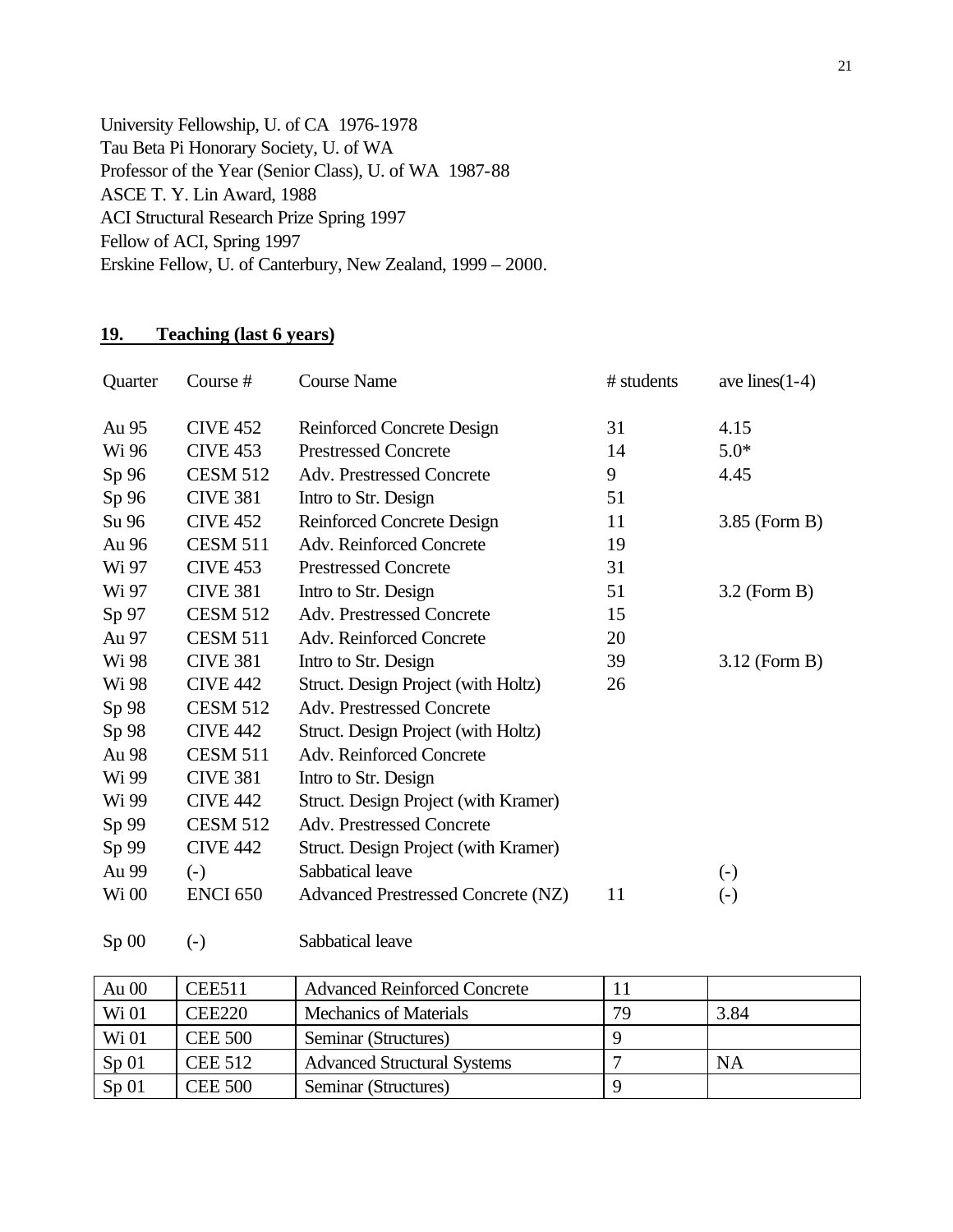## .**20. Short Courses, Workshops, and Other Educational Programs**

Taught (with others) short courses for SEAW, PE license, PEPL seismic classes. Attended CE Dept Teaching workshop, Spring 2001.

## **21. Chaired Doctoral Degrees**

Sherry Yin. 1997. KPFF Engineers Portland, OR. (Ms Yin started as Prof. Hawkins' student and conducted her research under him. I only completed the advising after Hawkins had left and during the time that Ms. Yin finished writing her thesis).

Paul Barr. 2000

Jubum Kim In progress.

### **22. Chaired Masters Degrees**

A. Hajj, 1979 (MSCE Non-thesis) "Reinforced Concrete Members in Combined Tension and Bending"

J. C. Davis, 1979, (MSCE Non-thesis) "Analysis of Prestressed Concrete Floors with Drop Panels"

M. A. Aminpour, 1980 (MSCE Non-thesis) "Improved Estimates for Buckling Loads Using Chebychev Acceleration"

S. Demetriou, 1982 (MSCE Thesis) "Elastomeric Bearings"

S. Askarian, 1982 (MSCE Non-thesis) "Elastic Buckling Loads for Uniformly Tapered Columns with Variable End Fixity"

J. K. Nelson, 1982 (MSCE Thesis) "A Study of Prestressed Double Tees Subjected to Point Loads"

B. A. Pizzano, 1983 (MSCE Thesis) "Behavior of Prestressed Concrete Piles Under Seismic Loading"

B. K. Wong, 1984 (MSCE Thesis) "Experiments on Elastomeric Bearings"

F. Chouery, 1984 (MSCE Thesis) "Elastic Stresses in a Flexibly Restrained Soil Mass"

R. Strome, 1984 (MSCE Non-thesis) "Analysis of Unbonded Tendon Systems"

K. Olson, 1984 (MSCE Non-thesis) "Pot Bearings"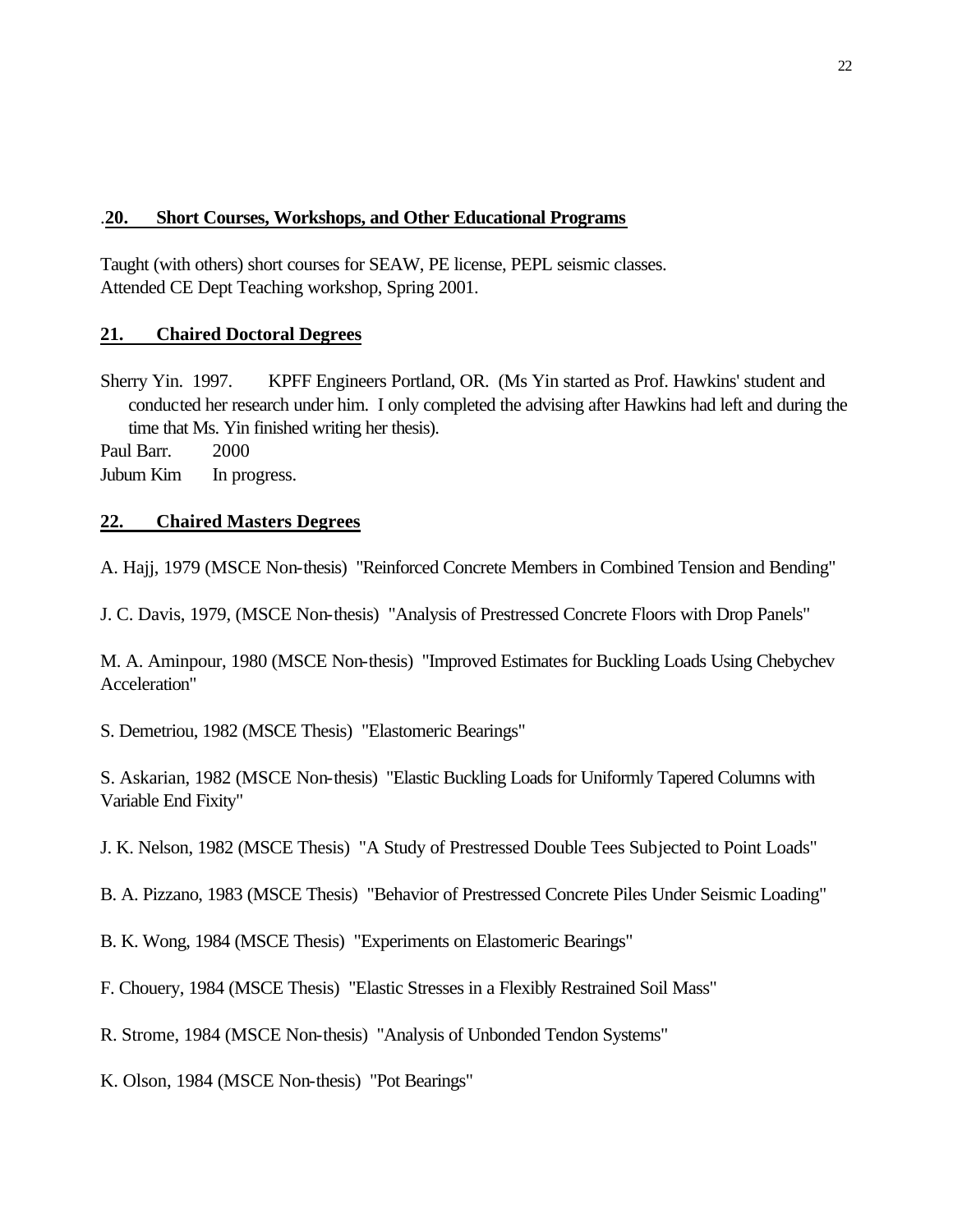G. England, 1985 (MSCE Non-thesis) Testing and Analysis of a Floating Breakwater"

H. Oskarssen, 1985 (MSCE Thesis) "Analysis of Multibeam Deck Systems"

I. Khatib, 1985 (MSCE Non-thesis) "Failure of Prestressed Concrete Walls"

J. Lockwood, 1986 (MSCE Thesis) "Analysis of Forces in Cable-Stayed Bridges During Construction"

G. Scroggins, 1986 (MSCE Thesis) "Stability of Elastomeric Bearings"

K. Moen, 1986 (MSCE Thesis) "Seismic Base Isolation"

M. Kim, 1986 (MSCE Non-thesis) "Mathematical Model to Predict the Flexural Response of Prestressed Concrete Sections to Cyclic Loading Using System Identification"

C. S. Branlund, 1986 (MSCE Non-thesis) "Steel Plate Stresses in Reinforced Bearings with Holes"

J. H. Yon, 1986 (MSCE Non-thesis) "Initial Design Responses of Hollow-core Multibeam Plates"

G. Graff, 1986 (MSCE Non-thesis) "Steel Stresses in Reinforced Elastomeric Bearings"

L. Yang, 1986 (MSCE Non-thesis) "Behavior of Prestressed Concrete Piles Under Seismic Loading"

R. Rubio, 1987 (MSCE Thesis) "End Responses of Skewed Multibeam Bridges"

J. R. Schlechten, 1987 (MSCE Non-thesis) "Transverse Shear and Torsional Rigidities of Voided Slabs"

A. Haldorssen, 1987 (MSCE Thesis) "Seismic Performance of an Icelandic Precast Concrete Structure"

I. Hasayen, 1988 (MSCE Thesis) "Shaking Table Tests on Piles"

D. J. Farrar, 1988 (MSCE Non-thesis) "Dynamic Elasto-plastic Analysis: Background and Applications for Earthquake Analysis"

A. McAteer Berg, 1988 (MSCE Thesis) "Response of Curved Beams"

P. Brallier, 1989 (MSCE Non-thesis) "Analysis of Multibeam Structures of Double Tee Sections by Grillage Model, including Warping Torsion Effects"

M. Bramhall, 1989 (MSCE Thesis) "Constructible Stirrup Details for Reinforced Concrete Columns"

G. Thesenvitz, 1990 (MSCE Non-Thesis) "The Effects on and Design Tools for the Application of Base Isolation to Low- and Medium-Rise Structures"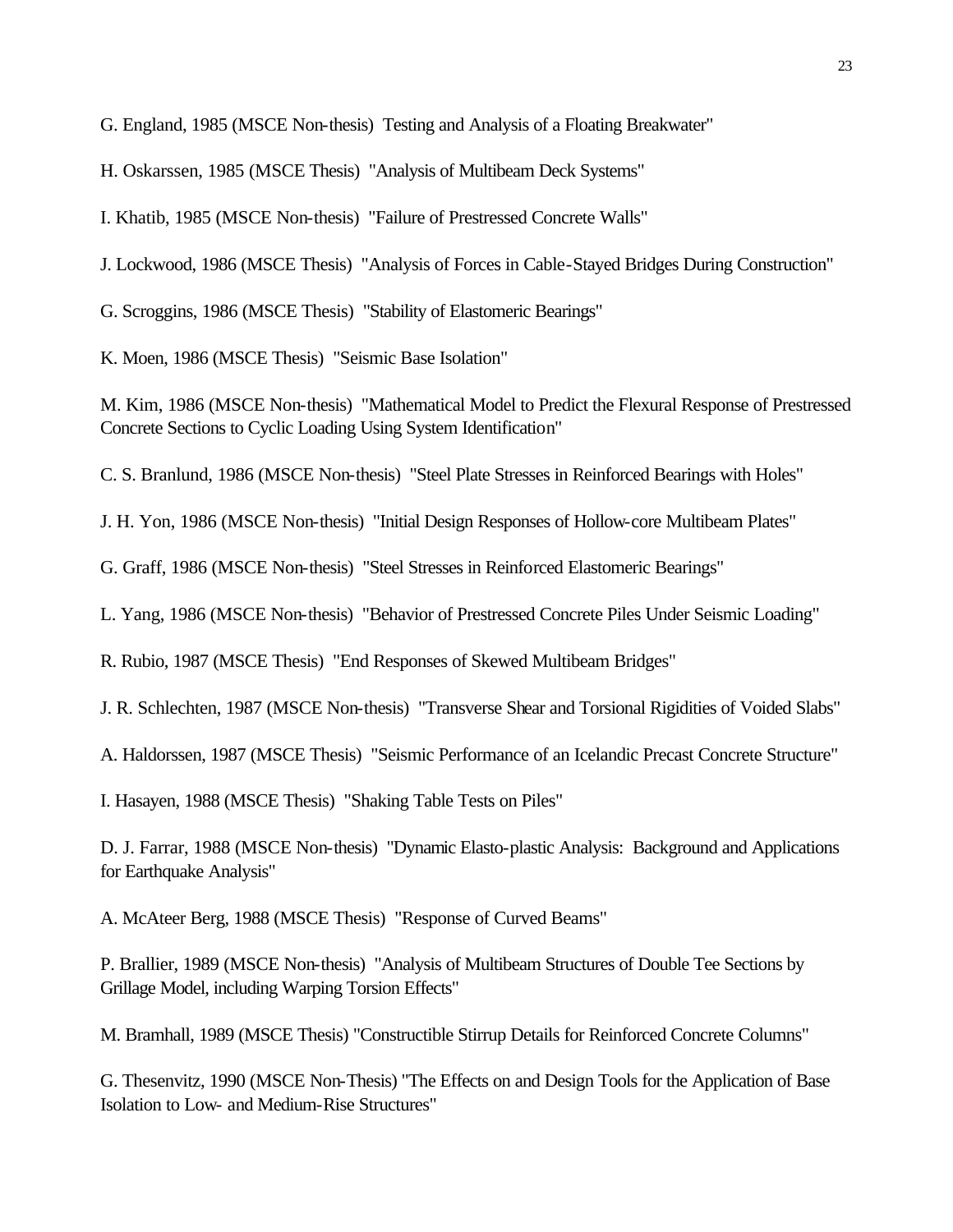S. Oyawoye, 1990 (MSCE Non-Thesis) "Experiments in modeling Nonlinear Behavior of Concrete Structures"

T.R. Hicks. 1991 (MSCE Thesis) "Connections Between Precast Concrete Members for Use in Seismic Zones".

T. Rogers. 1991 (MSCE Thesis) "Design and Construction of Bridge Bearing Testing Rigs".

J . Zahn, 1992 (MSCE non-Thesis) " Modeling of Lateral Stability of Long Prestressed Concrete Members".

J . Rudolf, 1992 (MSCE non-Thesis) " The Effect of Torsion on Lateral Stability of Long Span Beams".

J. Curtis. 1993. (MSCE Thesis). "Design of a Shaking Table".

T. Doggett. 1993. (MSCE Thesis). "

E. Ojala. 1993. (MSCE Thesis). "Effect of Warping on Roll Buckling of Long Prestressed Concrete Girders".

A. Mole. 1993. (MSCE Thesis). "Seismic Response of Hybrid Connections in Precast Concrete Frames".

D. Kokobun. 1994. (MSCE Thesis). "Seismic Analysis of Instrumented Buildings."

J. Klekotka. 1994. (MSCE Non-Thesis). "Passive Energy Dissipation for Concrete Pier Structures".

A. Ewing. 1994. (MSCE Thesis). "Dynamic Analysis of Hybrid Reinforcement in Cast-in-place Concrete Moment Frames".

A. Quinn. 1995. (MSCE Thesis). "Parking Garages in the Northridge Earthquake."

T. Maund. 1995. (MSCE Thesis). "Seismic Behavior of Diaphragms in Parking Garages."

N. Philip. 1995 (MSCE Thesis). "Constructibility Review Process for Improving the Quality of Projects at the WSDOT."

Paul Walker. 1995 (MSCE Thesis) "A model for Bond in Reinforced Concrete"

Xenia Rofes. 1996 (MSCE Thesis). "Analysis of Reinforced Concrete Columns with Little Transverse Reinforcement".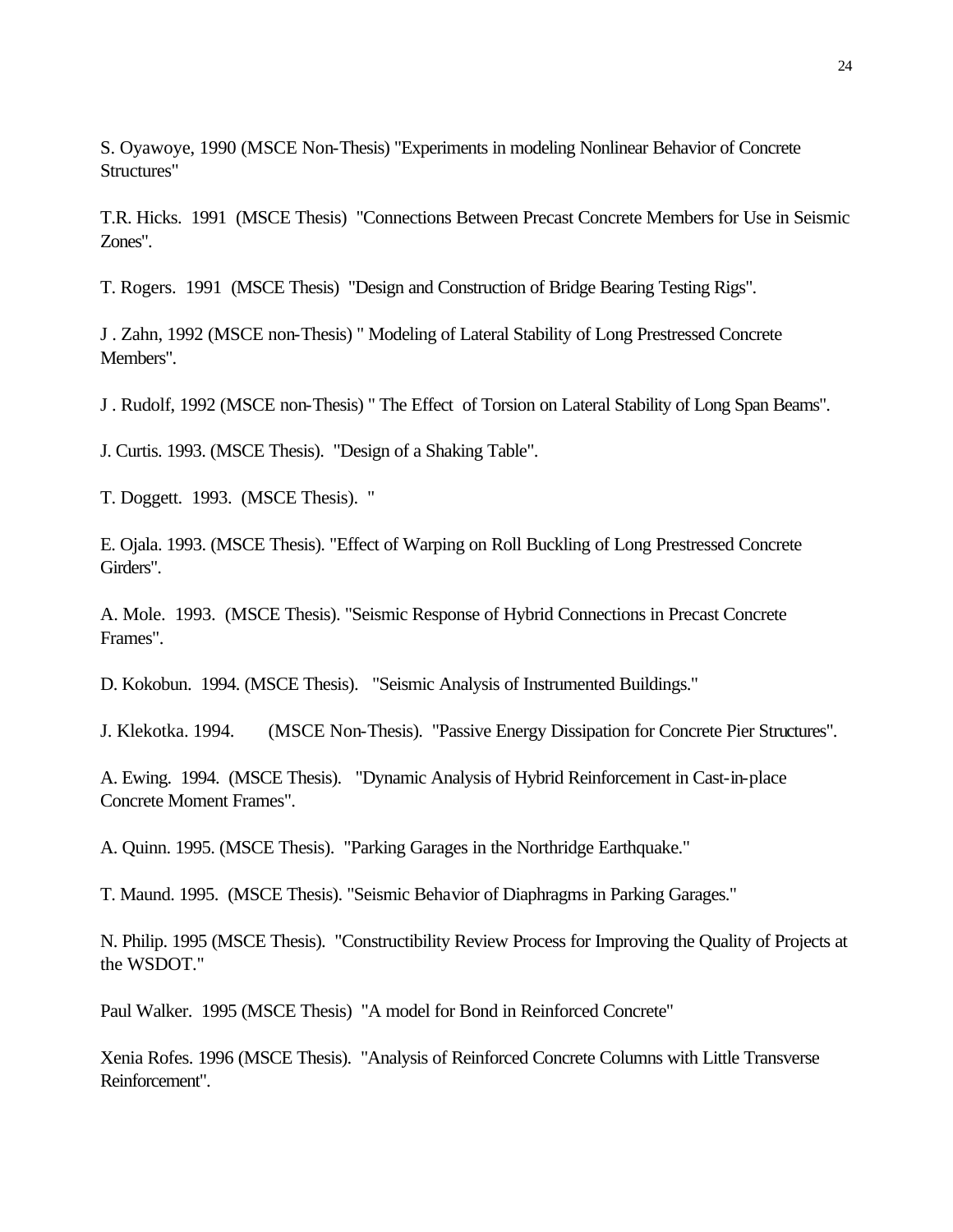Sveinn Bjornsson. 1996. (MSCE Thesis). "Seismic Behavior of Skew Bridges". Co-chaired with Eberhard.

Tom Hudgings. 1996 (MSCE Thesis). Co-chaired with Eberhard.

Phil Donovan. 1996 (MSCE non-thesis). "Construction and Installation of an Earthquake Shaking Table". *(NOTE: Prof. Bob Holtz was the official advisor, but I was responsible for oversight of the work and the report).*

Kirk Nosho. (1997) (MSCE Thesis). Retrofit of Rectangular Reinforced Concrete Columns Using Tonen Forca Tow Sheet Carbon Fiber Wrapping. Co-chaired with MacRae.

Liz Fekete. 1997 (MSCE Thesis). "Prestress Losses in High Performance Concrete Girders". Cochaired with Eberhard.

Paul Barr. 1998 (MSCE Thesis). "Behavior of High Performance Prestressed Concrete Girders". Cochaired with Eberhard.

Jaime Murray, 1998 (MSCE Thesis). "A Study of Concrete Confined by FRP Materials".

Larry Owen. 1998 (MSCE Thesis). "Stress-strain Behavior of Concrete Confined by Carbon Fiber".

Nobuto, J. 1998 (MSCE Thesis). Co-advised with Eberhard. "Unseating of Skew Bridges During Earthquakes".

Swett, G.D. 1998 (MSCE non-thesis). "Constructabilty Issues with Widened and Stage-Constructed Steel Plate Girder Bridges".

Rebecca Hix-Collins. Expected Wi 1999. (MSCE Thesis). "Design of a Precast Concrete Test Building for Earthquake Resistance".

Joe Galusha. Wi 1999. (MSCE Thesis). "Seismic Performance of Precast Concrete Walls".

Andre Sidler. Au 2000. (MSCE Non-Thesis). Inelastic Buckling of Bars Confined in Tubes.

Steve Day. Au 2000. (MSCE Thesis). "Experimental Study on Hybrid Frames."

Jared Nelson. Au 2000. (MSCE Thesis). Co-chaired with Eberhard. "Damage Model Calibration for Reinforced Concrete Bridge Colunms".

Zachary Price. Au 2000. (MSCE Thesis). Co-chaired with Eberhard "Experimental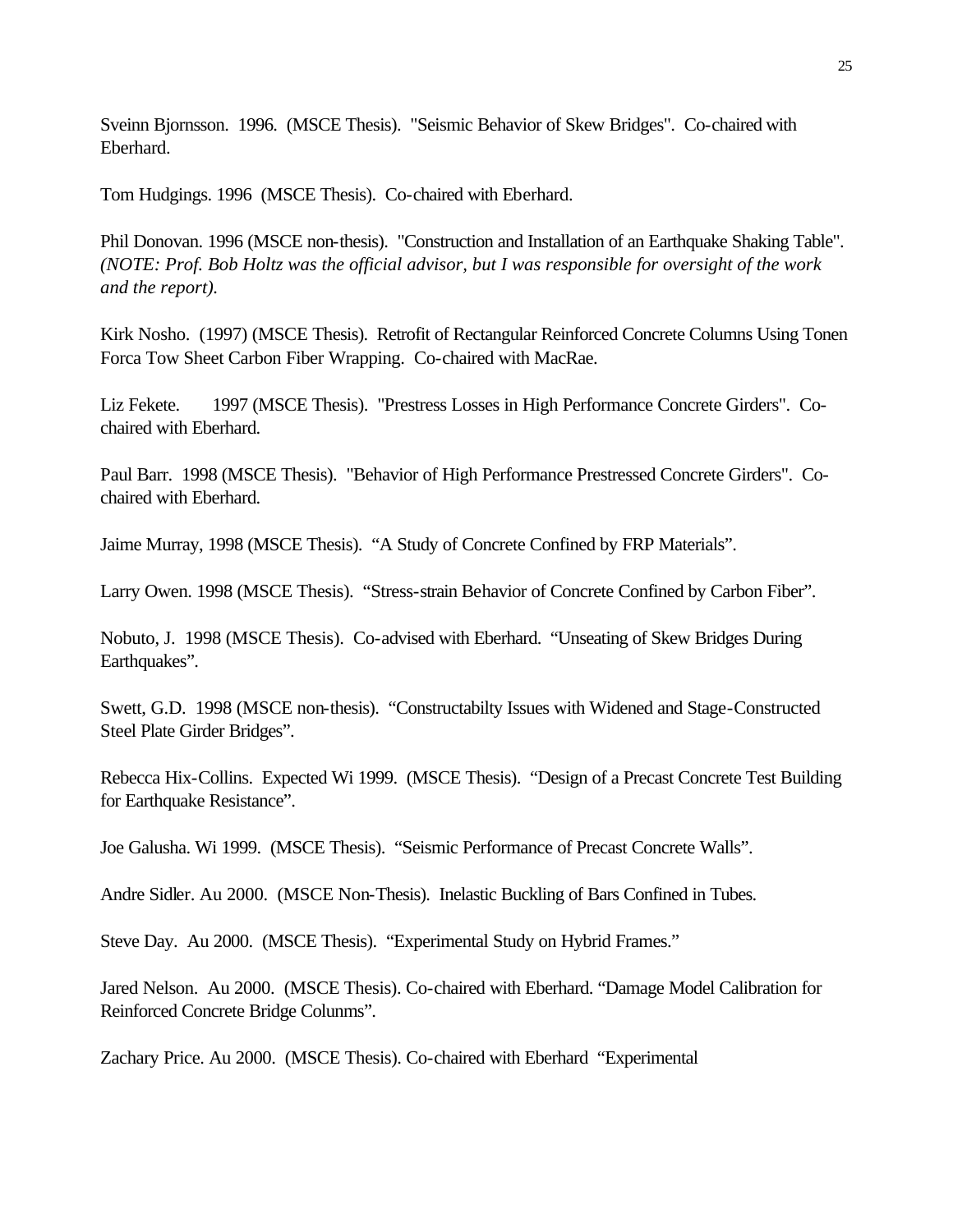Greg Mosier. Au 2000. (MSCE Thesis). Co-chaired with Lehman "Seismic Assessment of Reinforced Concrete Beam-Column Joints".

Dan Raynor. Au 2000. (MSCE Thesis). Co-chaired with Lehman "Bond Assessment of Hybrid Frame Continuity Reinforcement".

Paul Barr. Au 2000. (MSCE Thesis). Co-chaired with Eberhard "Consistent Crudeness in Prestressed Concrete Girder Design".

Steve Walker Su 2001 (MSCE thesis) with Lehman. "Seismic Performance of Existing Reinforced Concrete Beam-Column Joints"

Jubum Kim Su 2002 (PhD). "Design of Hybrid Frames"

*In progress* Chris Yeargin (with Lehman) Ragnar Jonsson Danny Alire (with Lehman) Meredith Anderson Rob Baxter (nonthesis)

## **23. Other Student Supervision (service on graduate degree committees).**

Served as member on over 50 student committees. Details not recorded. Grad School Rep on one PhD (Music) - ongoing Khoo Jyh Hao Sp2002 (external examiner, Nanyang U. in Singapore).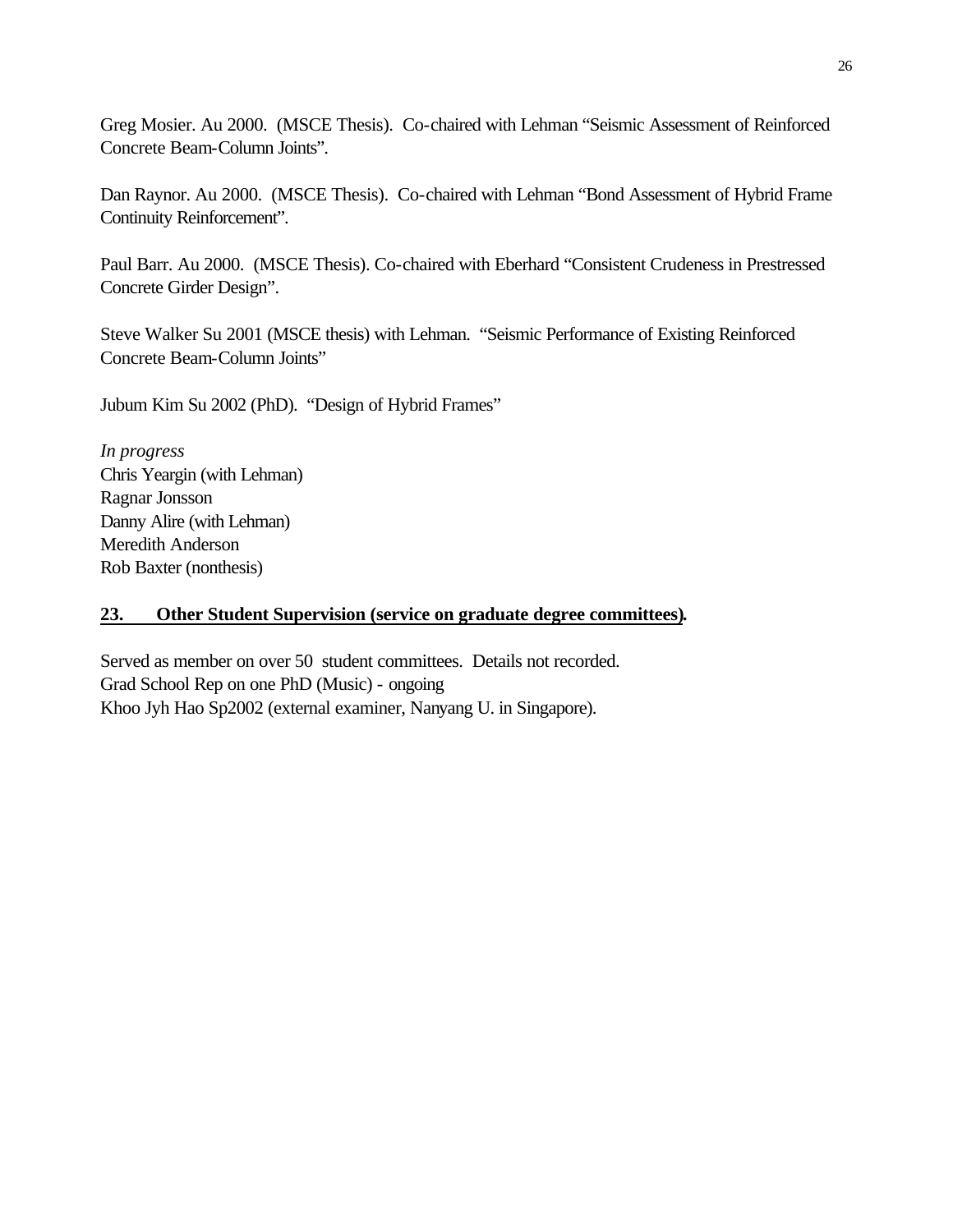### **24. Departmental Service**

SGEM Program Advisor, (1985-87) CE Dept Graduate Program Coordinator (1987-89) Computer Committee (1987-91) Undergraduate Curriculum Review Committee (1987-88) Structures Research Lab Committee (1990-present) Faculty Search Committees (chair 1994) Structures Research Lab Director (1994-1999) SGEM Program Director (1994-1998) Department Strategic Planning Committee (1997-1999) PhD exam Committees (several)

### **25. College Service**

College PhD Committee (1988) Scholarships Committee (chair) (1989) Honors Program Committee (1992-present) Promotion and Tenure Committee (1992-95, chair 95) Advisory Committee to Dean on Faculty Salaries (1995)

### 26. **University Service**

Faculty Senate, (1983-84) Senate Library Committee (chair), (1986) Architecture Dept. Review Committee (1990) Advisory Committee on Intercollegiate Athletics (1992-94) Policy Board, Center for Study of Capable Youth (1990-97) Mech Eng. Dept. Review Committee (1994) Search Committee, Dean of Engineering (1995-96) Walker-Ames and Dantz Distinguished Lecturer Selection Committee (1998-present) Grad School Committee for 10-year review of the Architecture Department.

### **27. Student Service**

ASCE steel bridge competition faculty advisor (1995-6, 96-97,97-98)

### **28. Community Service**

Consultative Committee, Seattle Seismic Hazard Program (1991-1993). Helped various local groups with advice on minor structural problems. Details not recorded.

### **29. National Service**

Member AASHTO Subcommittee T3 to rewrite Seismic Isolation Guide Specification.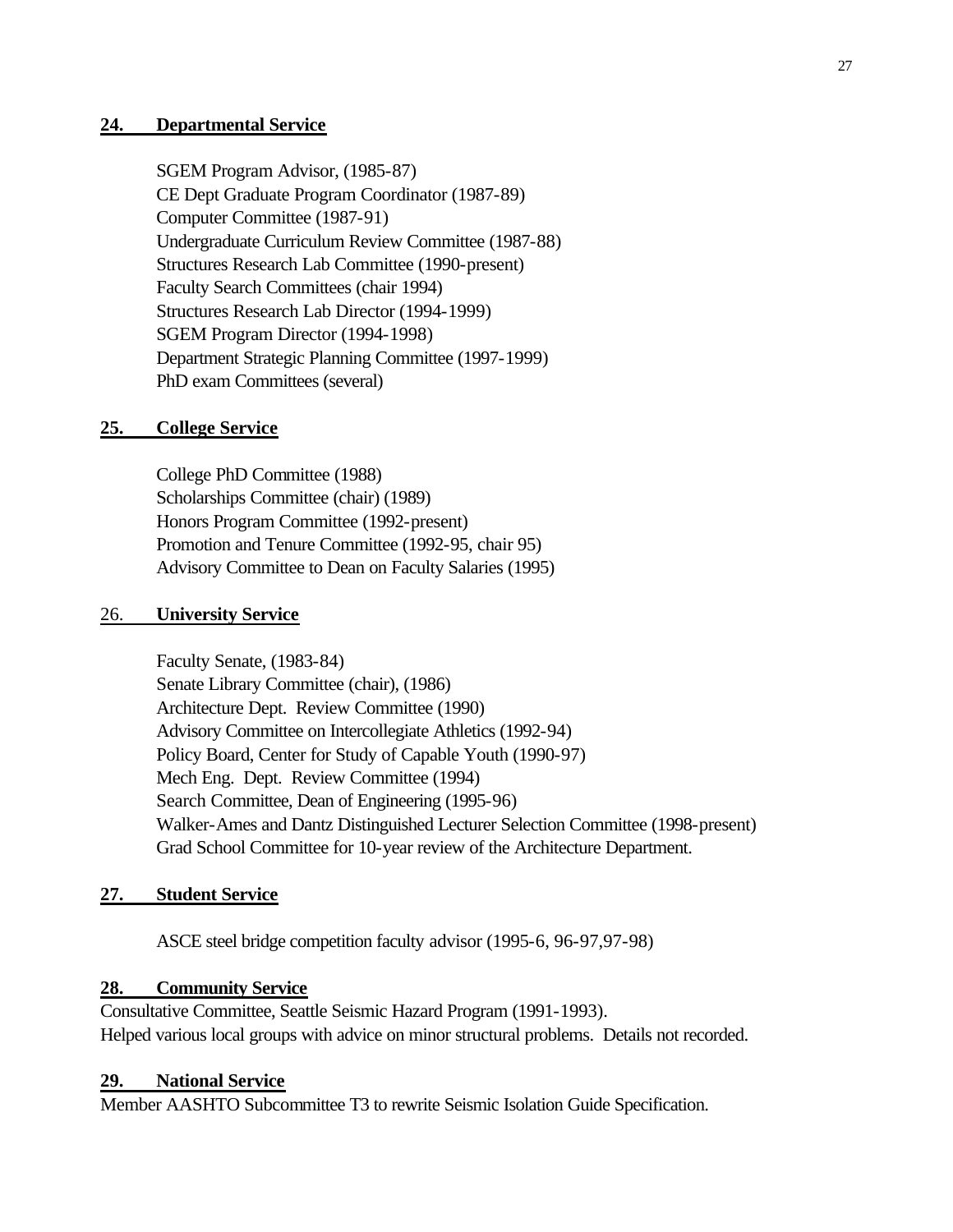### **30. All Other Service**

#### **31. Consulting Experience**

UW Board of Regents: Study of seismic safety of Olympic Hotel (1978-79) with C. W. Roeder and N. M. Hawkins.

McGonagle Sherrard and McGonagle. Feasibility study on George Washington Bridge. (1978-80) with C. W. Roeder.

Concrete Technology Associates and Concrete Technology Corporation. Investigation of flange supported tee-beams. (1979-80). Investigation of corbels for precast concrete columns. (1979-80). Investigation load-bearing insulated wall panels. (1980-81). Investigation of point loads on precast double-tees floors. (1981-82). Study on diaphragm action in precast concrete floors. (1981-82). Investigation of eccentric load in hollow-core slabs. (1981-82). Study of abnormal wheel loads on a bridge at Nome, AK. (1982-83). Construction technique for renovation of Holland Tunnel (NY) (1985). Tewell Thorpe and Findlay. Pile foundation failure. (1981-82). Diamond & Sylvester. Safety of Sea Tac Tower II. (1982-83) with Hawkins. Washington State D.O.T. Investigation of distressed bridge bearings. (1983). Wiss Janney & Elstner. Analysis of precast concrete parking structure (1984). Concrete Technology Corp. Study on connections in precast conc. (1984-86). ABAM Engineers. Load analysis of Whittier dock, Alaska. (1985). Scougall Rubber Co. Testing of sliding bridge bearings. (1985-6). J. D. Abrams Inc. Investigation of damaged bridge bearings. (1987-90). Williams, Kastner & Gibbs. Investigation of roof membrane (1989). Aikinstrut Co. Design of fiber-reinforced plastic structures (1989-92). Arvid Grant and Associates. Seismic isolation of I-90 bridge (1989). Slope Indicator Co. Instrument verification testing. (1991) Howard S Wright, Verification of Steel Truss Joint (1993) NCHRP. Writing AASHTO Code provisions for bridge bearings. (1992 -) Charles Pankow Builders. Seismic Precast Concrete Frame Systems. (1992-) Takenaka Corp. Investigation of failed hollow core slabs. (1993) Caspar Phillips and Associates. Investigation of hollow core slabs. (1993) MRPRA. Review of Demonstration Seismic Isolation Project. (1993) Seattle Eng. Dept. Review Panel for Seismic Safety of City Bridges. (1993-4) Kirkhill Rubber Co. Advice on Failed Rubber Seal System. (1994) Van Maren Construction. Investigation of a Post-tensioning Failure. (1994). Parsons Brinkerhof. Investigate a failed Bearing at Bonneville Dam. (1994) J. Zingesser and Ass. Precast Concrete Frames in Seismic zones. (1994) Oles Morrison and Rinker. Advice on a Leaking Stadium Roof. (1995) Graham and Dunne. Sound Vibration Suppression in Buildings (1995)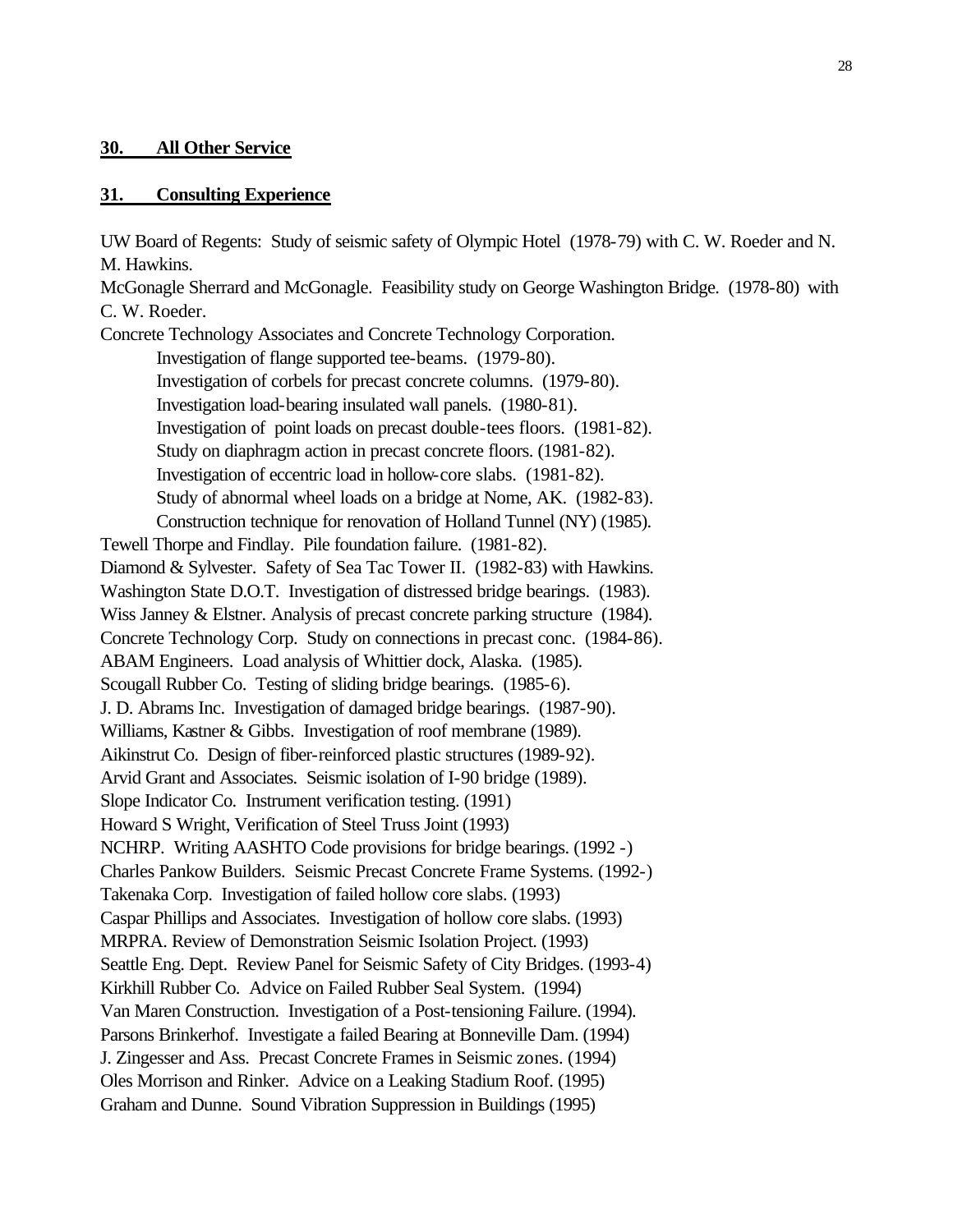CNA Insurance. Prefabricated block retaining wall. (1996) Earthbound Engineering. Seismic Hold-down Device. (1996-7) Sutter Leach and Lindstrom. Design of jail floor structure (1998) Thorsrud Cane and Paulich. Advice on deteriorated buildings (1998) Steven Tan. Investigation of failed mechanical components (1997) Snohomish County. Investigation of failed concrete anchors. (1998) Inca Engineers. Advice on Post-tensioned dam structure. (1998) Team Corporation. Advice on design of large centrifuge. (1998) 4R Construction. Investigation of a collapsed warehouse structure (1998) DCI Engineers. Advice on defective RC ductile moment frame (1999) Arnold & Johnstone Engineers, NZ. Analysis of a concrete dock for heavy crane loading. (2000) T.Y Lin International. San Francisco Bay Bridge. Design or Special bearings (2001-2002). WSDOT. Blue Ribbon Panel to evaluate the Alaskan Way Viaduct (2001). Prefabricados C por A. (Santo Domingo). Design of a precast concrete building. (2001-2002)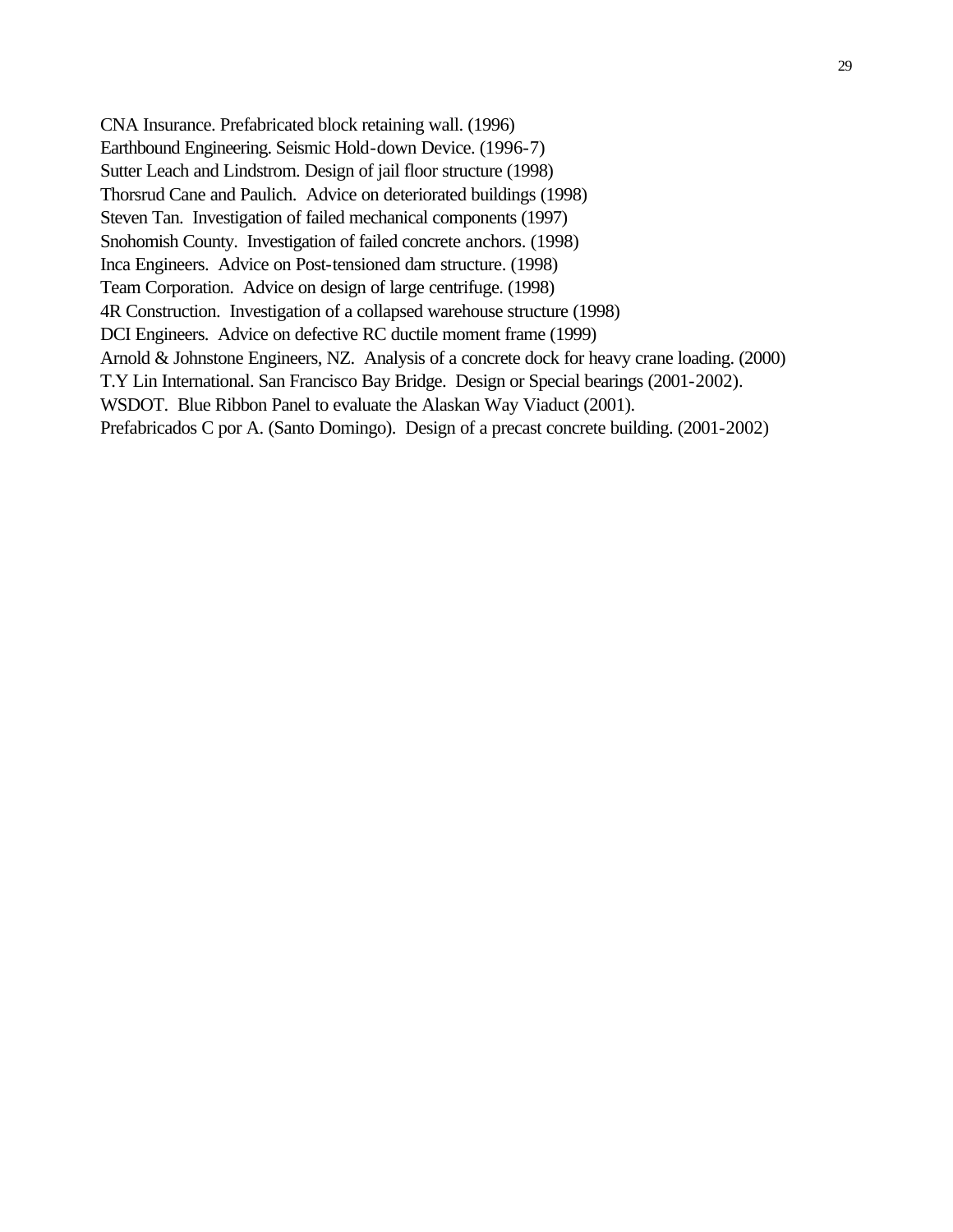#### **John Stanton – 2001-2002 Statement.**

This statement describes only changes since last year. For the longer term view, last year's statement should be read on conjunction with this one.

During the past academic year (Sept 2001 – present) I have taught three classes, including one new one (CEE 515). I also conducted two CEE 499 classes. One was a presentation of the undergrad concrete class for some students who had not been able to take it in the fall. The other was for the PCI "Big Beam" competition, for which a team from the UW entered two beam specimens.

Teaching CEE 515 was a lot of fun. I have not taught Earthquake Engineering in eleven years, and so had to re-write the class notes from scratch. I also had to learn MATLAB, and now wish I had learned it years ago. It is a great tool. The students got more programming experience than I think they really bargained for. The Big Beam Competition was also very enjoyable. Five students from the fall concrete class approached me and asked to advise them for the competition. The idea is to design, build and test under external supervision, the best prestressed concrete beam that is subject to certain constraints. They did an excellent job, not only with the design, but also on the write-up. They all said that they learned an enormous amount.

I have worked with Marc Eberhard and our former student Paul Barr in writing some papers on the High Performance Concrete project that Paul's thesis was based on. We have produced one SM report (on the mechanics of a measuring instrument that we developed), have submitted one paper on it, are completing another paper on the project and have one more on the drawing board.

Dawn Lehman and I have also continued our joint work on beam-column joints. We have now had students Greg Mosier, Steve Walker, Chris Yeargin, Danny Alire, and Meredith Anderson work on the project. Greg and Steve are finished. The others should be done by the end of 2002. We have jointly advised all of them. We have one journal paper accepted by ACI (based on Steve's thesis) and have another on the drawing board. Several conference papers have come out of it too.

Dawn Lehman and I have a project just starting up with WSDOT on outrigger bents on SR99.

The PRESSS program continues to occupy my attention. I gave two invited lectures for PCI (in Seattle and Atlanta) explaining how the precast concrete systems work. I have been asked to do four more this fall (2002). I was told by several participants in last year's sessions that my presentation was easily the best of the five in the day. I also published the PRESSS Design Guidelines. This is a summary of the design of all the new precast concrete systems that went into the PRESSS test building. It is dense stuff. PCI had 500 copies printed in the first printing and the document is being widely read. Two students (Blake Inouye and Rob Baxter) came to the UW to do PhDs, specifically on this material. I take pride in the fact that such talented individuals should be attracted by the program. I was also asked to help the design-build team on the first building in the world (it is in the Dominican Republic) to use a split precast concrete wall system for seismic resistance. (We have a pair of papers in the FIB conference in Athens next May on the building). That was one of the systems we developed for the PRESSS program. I have been invited to Chile this October to act in much the same capacity.

As an outgrowth of that work, Jubum Kim is completing his PhD thesis on the effects of beam growth on the seismic behavior of concrete frames. When the beams bend, they pry the columns apart. The end columns in the building are then subjected to more bending and shear than are predicted by conventional analysis. Very few others in the world (2 that we know of) have looked the matter seriously. Jubum has a great analytical model and is way ahead of the competition. Ragnar Jonsson is also finishing up his MSCE thesis on Displacement based design (funded in part by Charles Pankow builders). He has done an excellent job. This work is also an outgrowth of the PRESSS project.

I have helped Prof. Peter May (Political Science) with a paper that addresses some of the issues concerning implementation of Performance Based Design.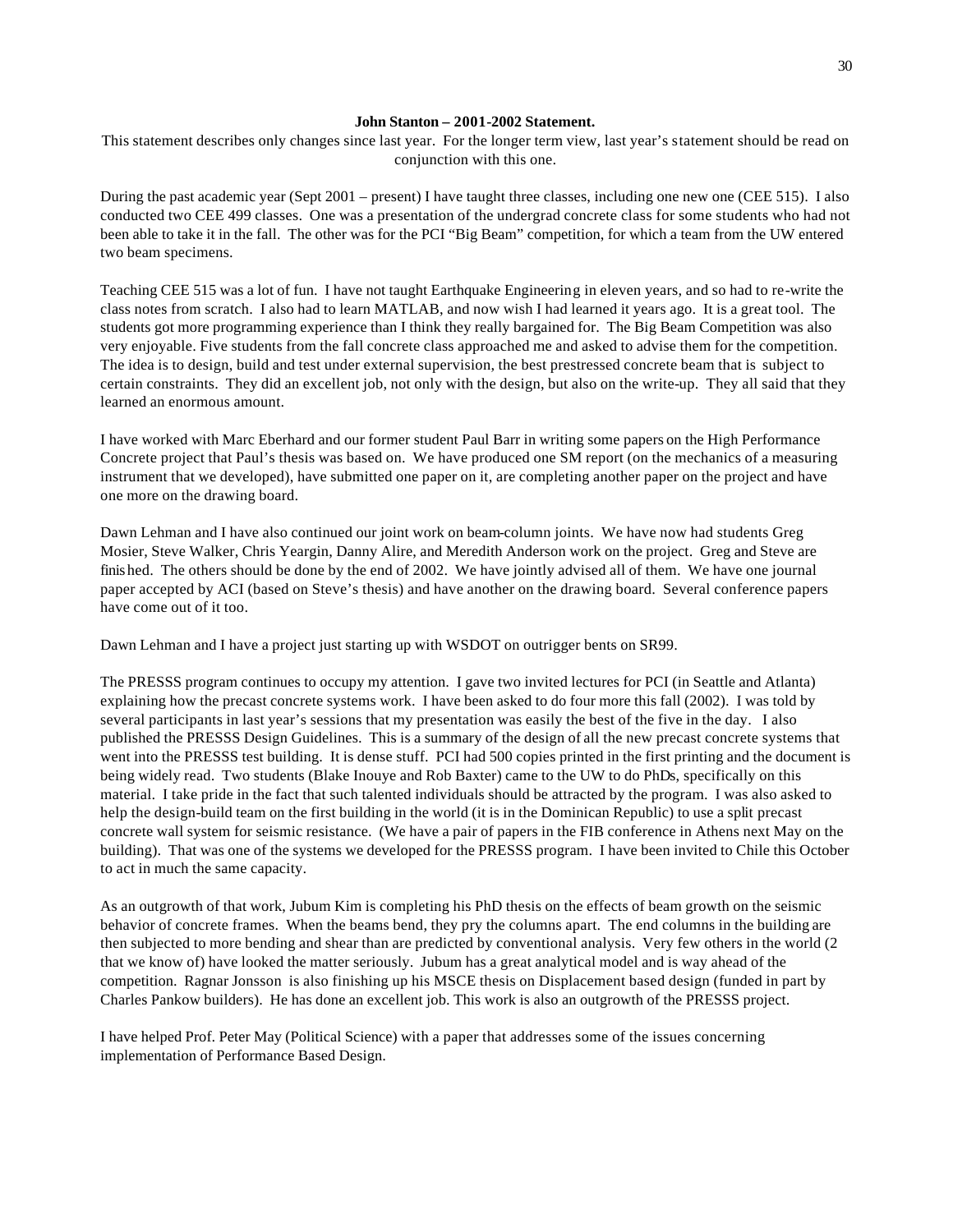The year has been overshadowed by difficulties with funding. NSF has been sitting on three proposals since October 2001, and it is now July 2002. That makes funding students very difficult. Also we did not get the \$3.5m NEES project that we sought. (I had only a minor role in that). I hope next year is better, at least for funding.

This statement describes only changes since last year. For the longer term view, last year's statement should be read on conjunction with this one.

I spent the summer and fall of 1999 working on five major experimental projects: (Hybrid Frame testing for Charles Pankow Builders, Evaluation of bond in precast concrete also for Pankow, Development of Design Procedures for lightweight wall panels through Testing, Beam column Joints in older RC structures – with Lehman - and Evaluation of the effects of ground motion on older RC columns – with Eberhard). They, combined with Paul Barr's work on bridges, supported 2 PhDs, 6 MS and several undergraduates. During the summer, I also participated in the testing of the PRESSS precast concrete test building in San Diego. That building is the largest structure ever to have been tested in a lab in the USA and was designed by my graduate students Rebecca Hix and Joe Galusha here at UW. . The experimental projects continued into the autumn, during which I remained at UW. I then spent Jan-April 2000 as an Erskine Fellow at the University of Canterbury in New Zealand, where I gave one course and several invited talks (to both academic and professional organizations). Two weeks in late Jan and early Feb were also taken up by the  $12<sup>th</sup>$  World Conference on earthquake Engineering and an FIB Commission 7 meeting.

Probably the two most important events that occurred during the year were an offer of a chaired professorship at the University of Canterbury (NZ) and the testing of the PRESSS building. The chair I turned down, after considerable soulsearching. It had been occupied by Prof. Bob Park for some twenty years, and during that time he had established a reputation as one of the world-wide giants in earthquake engineering. The offer to fill his shoes was thus something of an honor and was not something to be turned down lightly.

The testing of the PRESSS building represented the culmination of a ten-year, multi-university NSF program and two years of intense effort at UW. Precast concrete has been side-lined by the building codes (which are written in very prescriptive form around cast-in-place construction and virtually outlaw precast in seismic areas). The goal of the PRESSS program was to develop innovative ways of designing precast concrete, and to provide design methodologies, that would make it work well in seismic regions and allow it to compete. Phase I involved concept development (at UW and elsewhere) and Phase II consisted of testing of components (at other universities). In Phase III a complete building was to be designed at large scale and tested under simulated earthquake loading at UC San Diego.

The UW was selected to design the building. Every structural system except one in it was totally new and violated (intentionally!) at least one significant aspect of the current code; thus the entire building had to be designed without the help of precedent. Because the structure contained so many different systems, it was much more complex than a comparable real structure would be. The testing proved stunningly successful. The building did essentially exactly what it was meant to, which was to ride out an earthquake 50% larger than the UBC Zone 4 design earthquake, with almost no damage. It attracted national TV attention. I do not expect to have the opportunity of partaking in such an exciting and, I believe, revolutionary program again in my professional career. At every talk about it that I have been involved in, members of the audience have come up and said that the work is the most innovative and exciting that they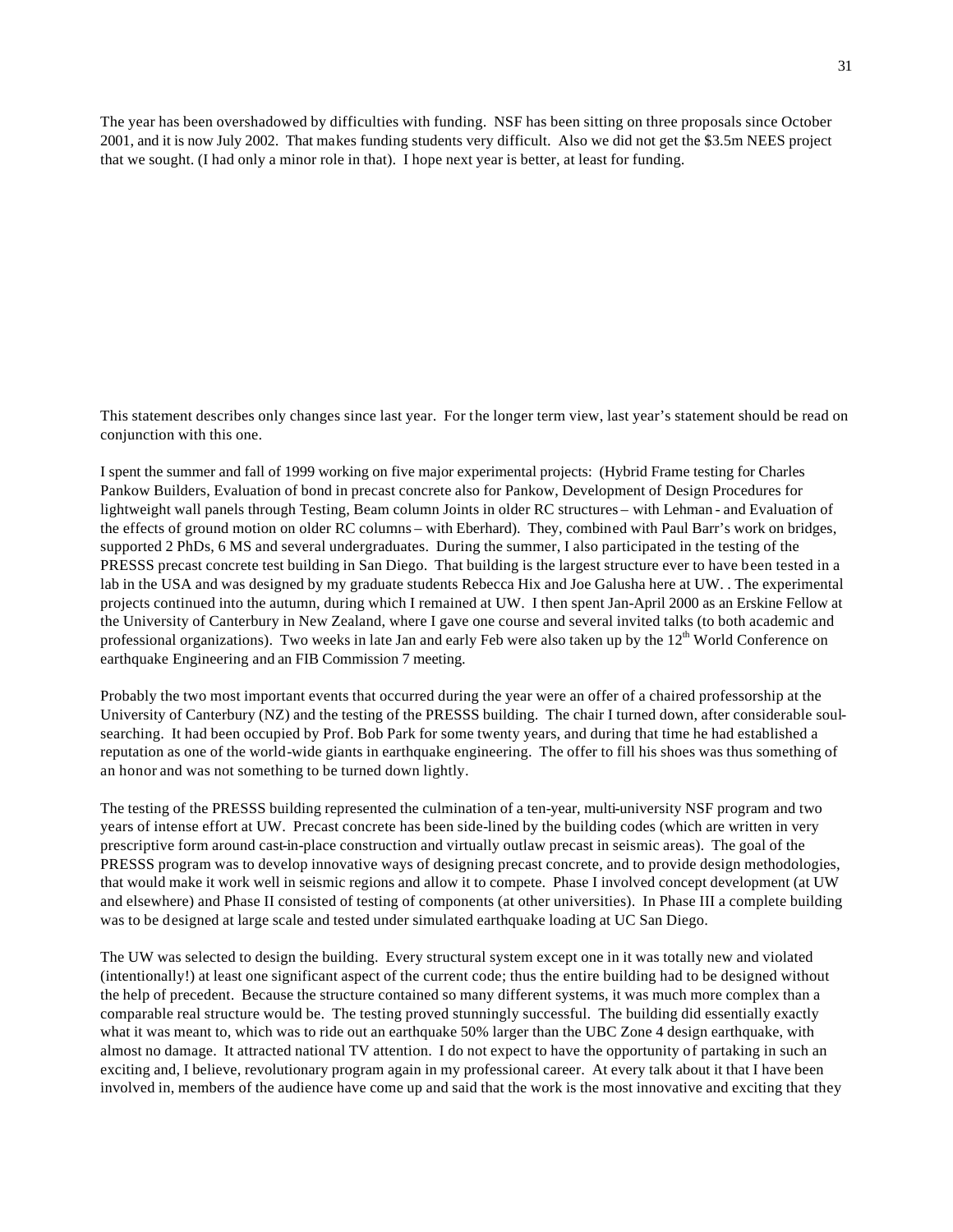have seen in a very long time. To have been able to design the building was a lot of work, a privilege and a real pleasure that I will never forget.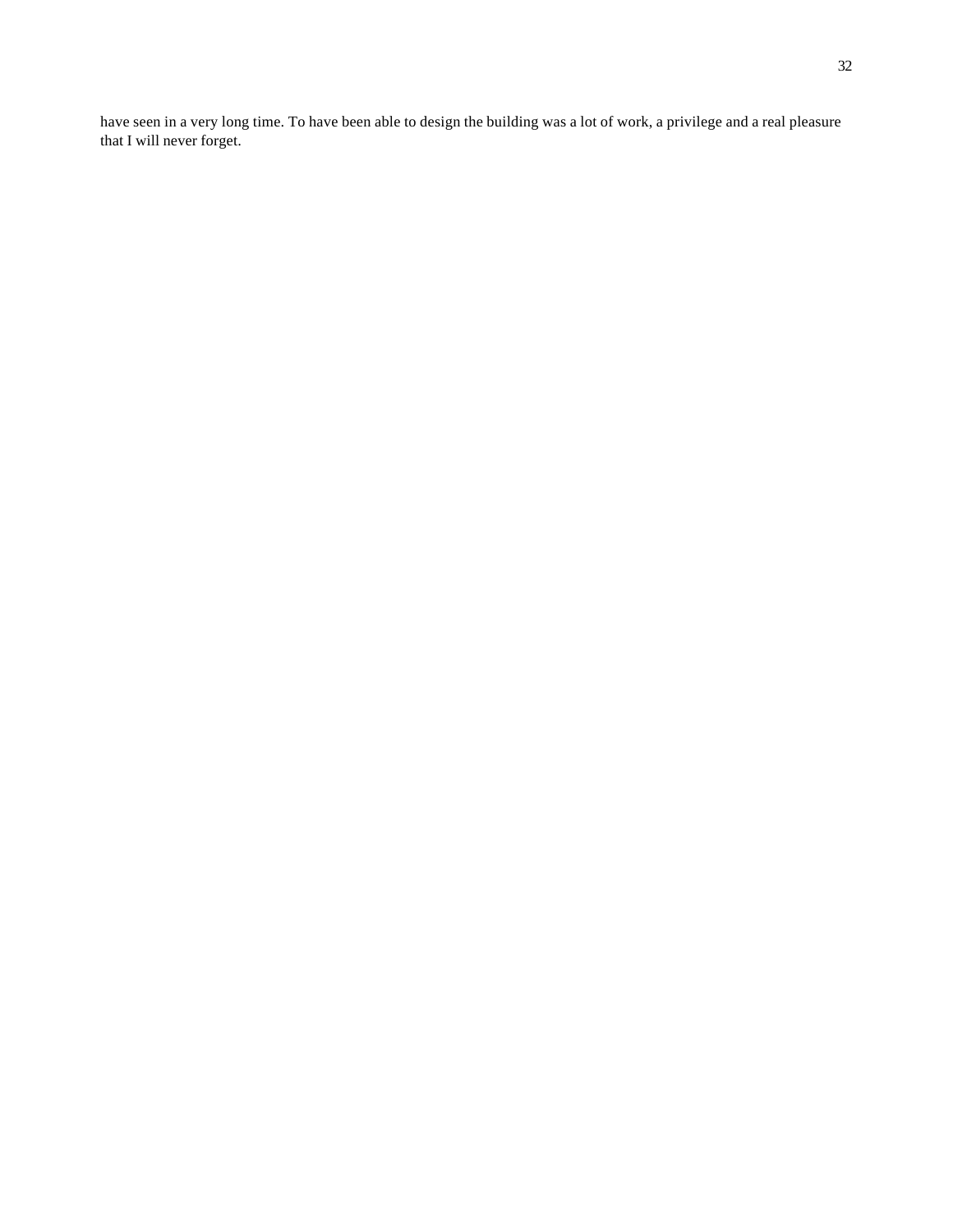#### **John Stanton - 2000 Statement.**

This statement describes only changes since last year. For the longer term view, last year's statement should be read on conjunction with this one.

I spent the summer and fall of 1999 working on five major experimental projects: (Hybrid Frame testing for Charles Pankow Builders, Evaluation of bond in precast concrete also for Pankow, Development of Design Procedures for lightweight wall panels through Testing, Beam column Joints in older RC structures – with Lehman - and Evaluation of the effects of ground motion on older RC columns – with Eberhard). They, combined with Paul Barr's work on bridges, supported 2 PhDs, 6 MS and several undergraduates. During the summer, I also participated in the testing of the PRESSS precast concrete test building in San Diego. That building is the largest structure ever to have been tested in a lab in the USA and was designed by my graduate students Rebecca Hix and Joe Galusha here at UW. . The experimental projects continued into the autumn, during which I remained at UW. I then spent Jan-April 2000 as an Erskine Fellow at the University of Canterbury in New Zealand, where I gave one course and several invited talks (to both academic and professional organizations). Two weeks in late Jan and early Feb were also taken up by the  $12<sup>th</sup>$  World Conference on earthquake Engineering and an FIB Commission 7 meeting.

Probably the two most important events that occurred during the year were an offer of a chaired professorship at the University of Canterbury (NZ) and the testing of the PRESSS building. The chair I turned down, after considerable soulsearching. It had been occupied by Prof. Bob Park for some twenty years, and during that time he had established a reputation as one of the world-wide giants in earthquake engineering. The offer to fill his shoes was thus something of an honor and was not something to be turned down lightly.

The testing of the PRESSS building represented the culmination of a ten-year, multi-university NSF program and two years of intense effort at UW. Precast concrete has been side-lined by the building codes (which are written in very prescriptive form around cast-in-place construction and virtually outlaw precast in seismic areas). The goal of the PRESSS program was to develop innovative ways of designing precast concrete, and to provide design methodologies, that would make it work well in seismic regions and allow it to compete. Phase I involved concept development (at UW and elsewhere) and Phase II consisted of testing of components (at other universities). In Phase III a complete building was to be designed at large scale and tested under simulated earthquake loading at UC San Diego.

The UW was selected to design the building. Every structural system except one in it was totally new and violated (intentionally!) at least one significant aspect of the current code; thus the entire building had to be designed without the help of precedent. Because the structure contained so many different systems, it was much more complex than a comparable real structure would be. The testing proved stunningly successful. The building did essentially exactly what it was meant to, which was to ride out an earthquake 50% larger than the UBC Zone 4 design earthquake, with almost no damage. It attracted national TV attention. I do not expect to have the opportunity of partaking in such an exciting and, I believe, revolutionary program again in my professional career. At every talk about it that I have been involved in, members of the audience have come up and said that the work is the most innovative and exciting that they have seen in a very long time. To have been able to design the building was a lot of work, a privilege and a real pleasure that I will never forget.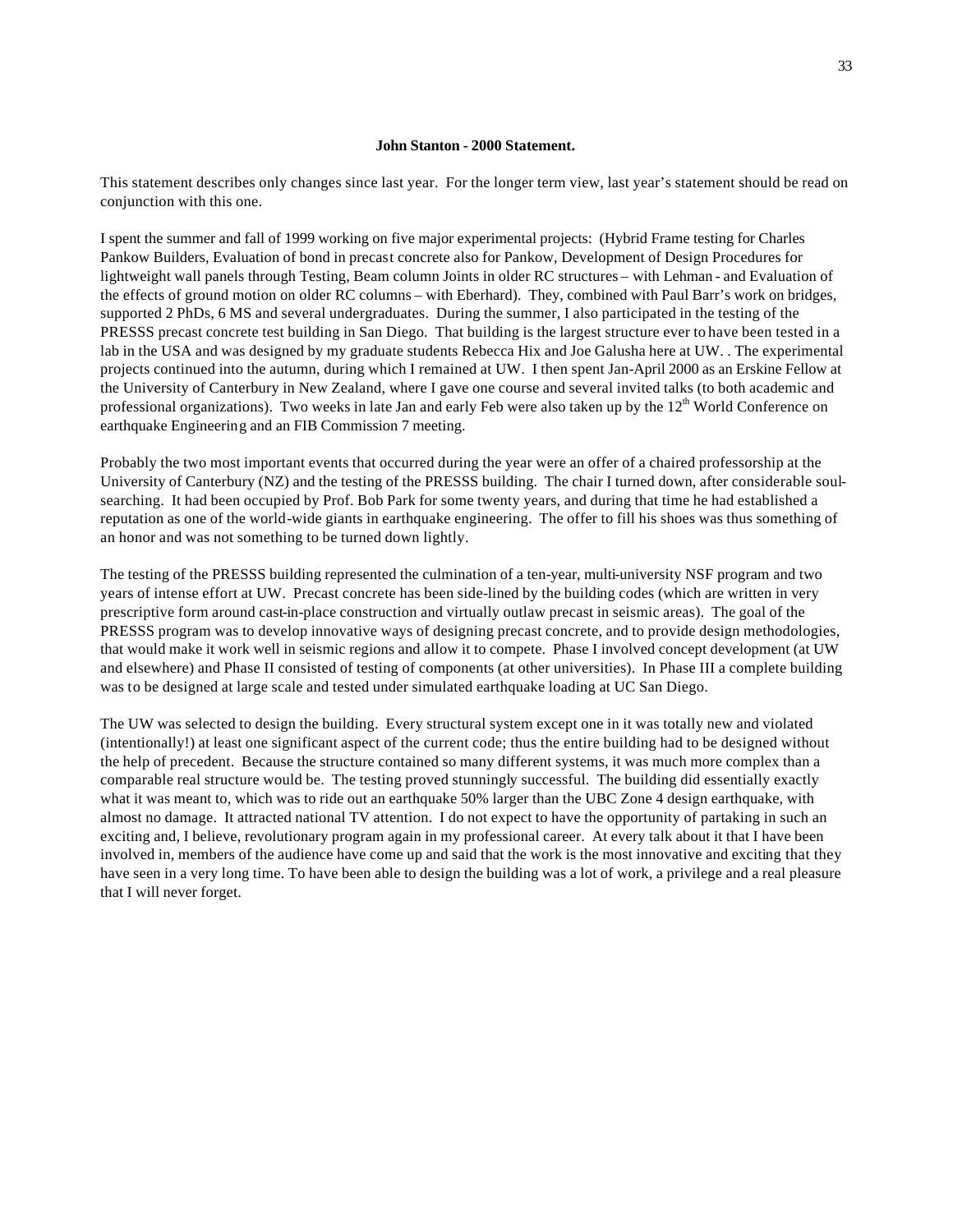This statement describes only changes since last year. For the longer term view, last year's statement should be read on conjunction with this one.

I spent the summer and fall of 1999 working on five major experimental projects: (Hybrid Frame testing for Charles Pankow Builders, Evaluation of bond in precast concrete also for Pankow, Development of Design Procedures for lightweight wall panels through Testing, Beam column Joints in older RC structures – with Lehman - and Evaluation of the effects of ground motion on older RC columns – with Eberhard). They, combined with Paul Barr's work on bridges, supported 2 PhDs, 6 MS and several undergraduates. During the summer, I also participated in the testing of the PRESSS precast concrete test building in San Diego. That building is the largest structure ever to have been tested in a lab in the USA and was designed by my graduate students Rebecca Hix and Joe Galusha here at UW. . The experimental projects continued into the autumn, during which I remained at UW. I then spent Jan-April 2000 as an Erskine Fellow at the University of Canterbury in New Zealand, where I gave one course and several invited talks (to both academic and professional organizations). Two weeks in late Jan and early Feb were also taken up by the  $12<sup>th</sup>$  World Conference on earthquake Engineering and an FIB Commission 7 meeting.

Probably the two most important events that occurred during the year were an offer of a chaired professorship at the University of Canterbury (NZ) and the testing of the PRESSS building. The chair I turned down, after considerable soulsearching. It had been occupied by Prof. Bob Park for some twenty years, and during that time he had established a reputation as one of the world-wide giants in earthquake engineering. The offer to fill his shoes was thus something of an honor and was not something to be turned down lightly.

The testing of the PRESSS building represented the culmination of a ten-year, multi-university NSF program and two years of intense effort at UW. Precast concrete has been side-lined by the building codes (which are written in very prescriptive form around cast-in-place construction and virtually outlaw precast in seismic areas). The goal of the PRESSS program was to develop innovative ways of designing precast concrete, and to provide design methodologies, that would make it work well in seismic regions and allow it to compete. Phase I involved concept development (at UW and elsewhere) and Phase II consisted of testing of components (at other universities). In Phase III a complete building was to be designed at large scale and tested under simulated earthquake loading at UC San Diego.

The UW was selected to design the building. Every structural system except one in it was totally new and violated (intentionally!) at least one significant aspect of the current code; thus the entire building had to be designed without the help of precedent. Because the structure contained so many different systems, it was much more complex than a comparable real structure would be. The testing proved stunningly successful. The building did essentially exactly what it was meant to, which was to ride out an earthquake 50% larger than the UBC Zone 4 design earthquake, with almost no damage. It attracted national TV attention. I do not expect to have the opportunity of partaking in such an exciting and, I believe, revolutionary program again in my professional career. At every talk about it that I have been involved in, members of the audience have come up and said that the work is the most innovative and exciting that they have seen in a very long time. To have been able to design the building was a lot of work, a privilege and a real pleasure that I will never forget.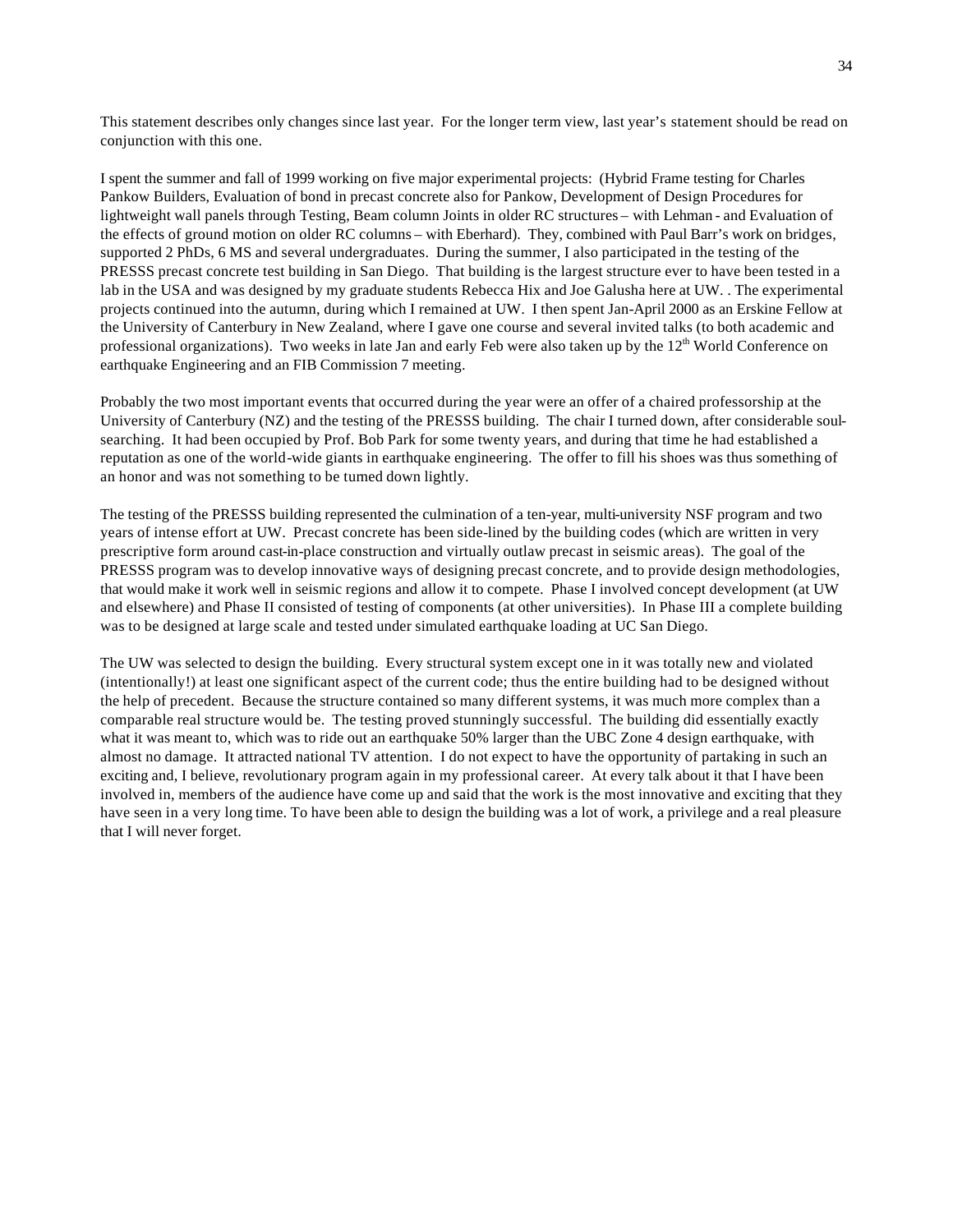#### **John Stanton - 1999 Statement.**

During the last four years I have expended the majority of my effort on building up the Structural Research lab. I believe that those efforts are now starting to bear fruit. The lab is better equipped, better funded, and more active than in all the time that I have been here. We have a major grant from NSF (approx. \$1m total) for new equipment in addition to previous improvements to the infrastructure. We have as much commercial work as we can handle, which helps pay for the lab staff and relieves the Department of the burden of some of their support. We have recently also been able to produce seed funding for a new CNC machine in the machine shop, which will vastly improve the shop capabilities, and helps to offset the loss of a 0.8 FTE machinist. I took over the oversight of the lab staff at the same time, and have met with them weekly since then. Although they are not a perfect crew, they are now working more effectively and willingly, and are getting more done, than has been the case in the past. I believe that almost all of these improvements have occurred because of my efforts, either individually or as leader of a team.

Nearly all of the lab experiments, either commercial or those based on conventional research, have involved several undergraduate students as well as the usual graduates. We now have a corps of about six undergraduates who are lab-trained, and who help regularly on tests. They have benefited enormously from the experience.

My work on the earthquake resistant concrete "Hybrid Frame" building system also seems to be getting somewhere. The original idea for the system was mine, its development has been extensively funded by a contractor (which is very rare in construction), and we have now been given the job of testing it - over San Diego and Lehigh, both of which have labs that put ours to shame. It is being used in the construction of a 55 story building in San Francisco, starting June 1999. When I spoke about it in New Zealand in April, both contractors and academics expressed the view that it was the most innovative and exciting concept in concrete earthquake engineering to have emerged in the last 30 years.

Other work of mine on reinforced concrete in seismic regions also appears to be being appreciated. Ed Nawy is updating his book on Reinforced Concrete. He wanted information on connections in precast concrete and asked three knowledgeable people in the business who he should go to for it. The three respondents all gave him the same name. The Department of Civil Engineering at the University of Canterbury in New Zealand is looking for someone to replace Prof. Bob Park, who is retiring and is one of the world giants in the game of earthquake engineering. They contacted me and asked me to apply. When I saw Bob Park in Japan, a week after the interview, he told me that, although he was not on the Search Committee, he had made his choice of candidate very clear to them. I took that as a compliment and assume that it means that I will be getting an offer.

I have had quite a large number of graduate students over the years, especially recently, and hope that I have done them well. Feedback from local consultants suggests that they are very pleased with our Structures MSCE students, for which my colleagues should be proud. I have also been fortunate in obtaining funding recently, especially from industrial sources. I was one of the three (with Kramer and Eberhard) who were primarily responsible for the inclusion of Washington in the PEER earthquake center.